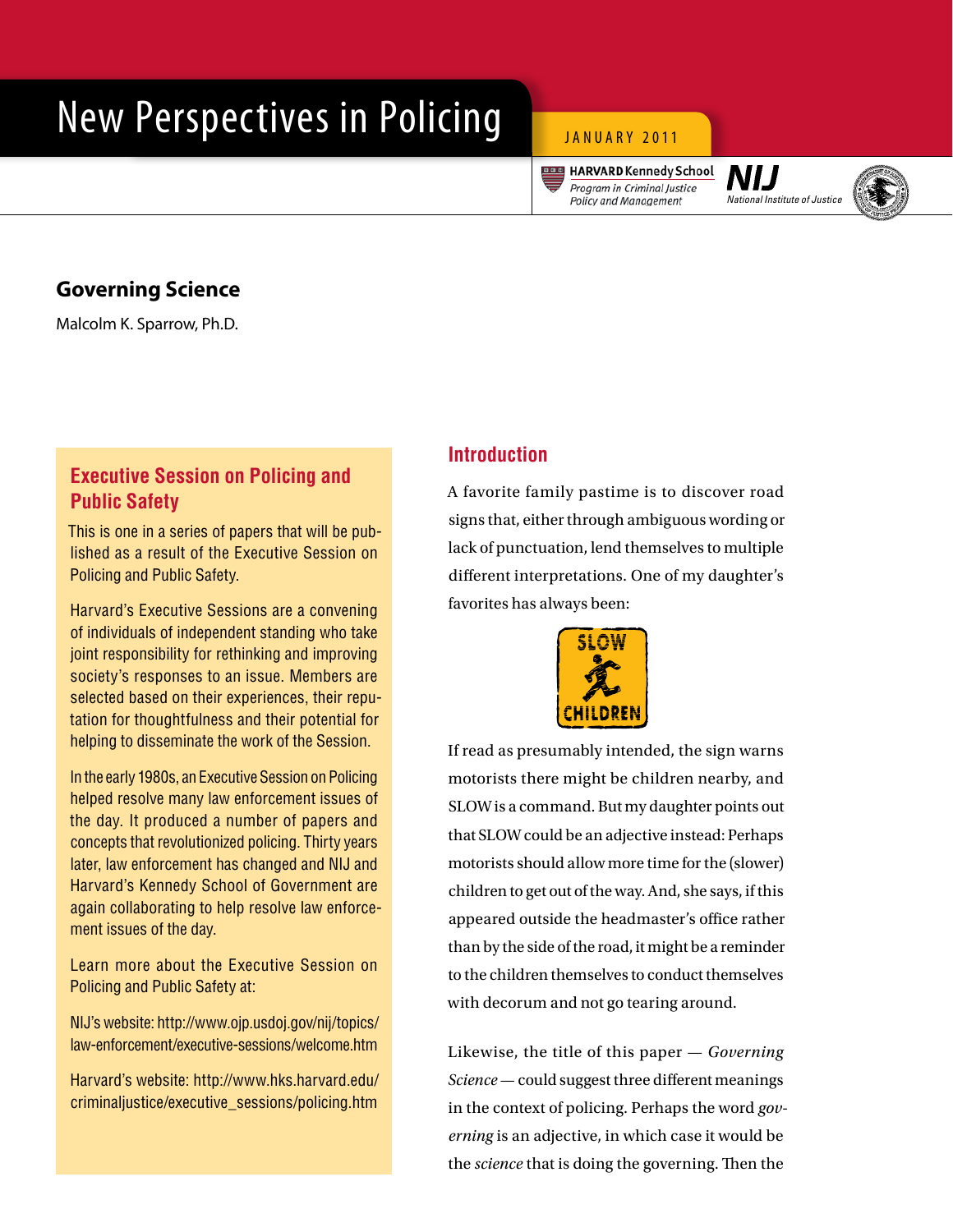object might be to explore and define the science conduct their business. that should govern police as they consider how to

 A second interpretation could be that *governing science* is a job to be done, with perhaps a hint that science (or scientists) might need to be controlled or restrained. In the context of policing, a discus- sion along these lines might set appropriate limits for the role of science and the influence of scientists.

 A third possible interpretation arises from reading the phrase *governing science* the same way we read the phrases *fishing tackle* and *climbing gear.* There is a challenge to be met: to catch fish, or to conquer mountains, or to provide quality democratic gov- ernance. Through years of accumulated experience and often painful experimentation, those facing the challenge develop a sense of *needs.* To meet those needs, they invent or design various types of *tackle*  (for fishing), *gear* (for climbing), or *science* (for gov- erning) to help get the job done. If we wanted to know what the *science for governing* was that might improve the quality of life in a democracy, we would first focus on clarifying the role for police within the broader frame of democratic governance; second, we would define the types of science and areas of application that might best serve in support.

 David Weisburd and Peter Neyroud have presented a paper in this series, titled "Police Science."1 Their subject, broadly viewed, covers the merits of closer collaboration between the fields of policing and scholarship. Anyone who cares about policing cher- ishes that collaboration enormously. It has already delivered considerable benefits for policing and is poised to deliver many more. Everyone should want  that relationship to flourish. However, at this time, the relationship remains fragile, and much harm might be done if we accept a vision for the future of the relationship that is somehow misguided, inap-propriate or off-base.

## **The Evidence-Based Policing Movement**

 Despite their very broad title, Weisburd and Neyroud (hereafter W&N) echo many of the famil- iar themes of the *evidence-based policing* movement (hereafter EBP), which espouses a very particular vision of how the relationship between scholars and police should work. In presenting their diagnosis of how and why the relationship currently fails, W&N emphasize the following five major points:

- 1. They observe a "fundamental disconnect between science and policing."2 The "evidence- based model for developing practices and policies has not been widely adopted by police agencies."3
- 2. Why not? In their view, mostly because "police agencies have little interest in using scientific methods to evaluate programs and practices,"4 and police generally implement strategies, therefore, "with little reference to research evidence."5 W&N describe "the lack of value of science in much of the policing industry"6 and suggest that, in the future, police "will have to take science seriously."7
- 3. W&N contrast the police profession with other professions — particularly medicine and public health — that have huge research infrastructures and substantial levels of government-funding to support research. As a result of these disparities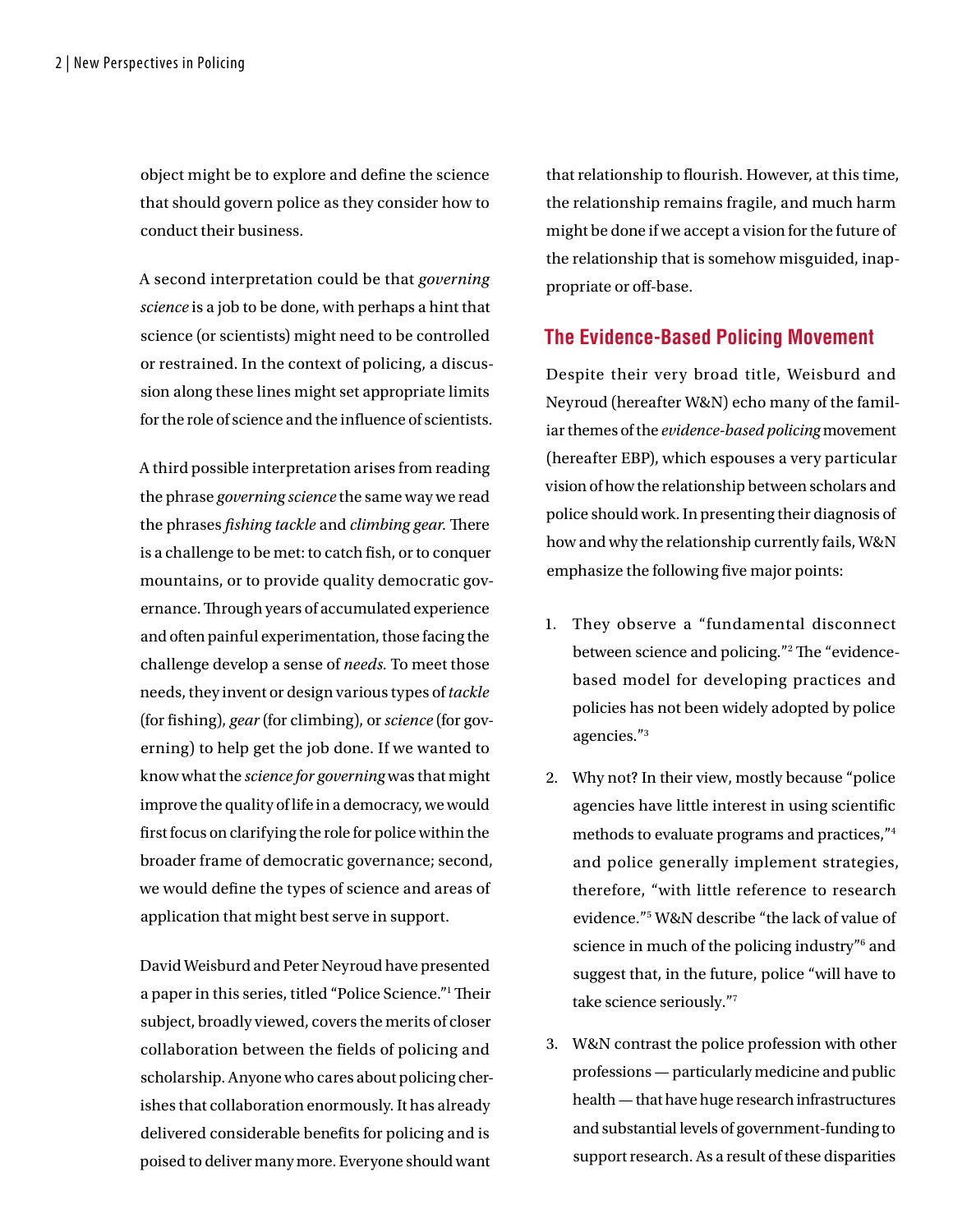in attention to science, W&N state that medical practice is now based soundly on scientifically validated practices, whereas policing is not.

- 4. W&N focus mainly on two types of science relevant to policing. One is *social science*  research (which includes *criminology*), and the other involves *new technologies* arising from advances in natural sciences and engineering (e.g., DNA, computer forensics, and surveillance).<sup>8</sup> They regard the police profession research and overly eager to adopt new devices and technologies, even without properly evaluating their efficacy.<sup>9</sup> as insufficiently concerned with social science
- 5. W&N conclude that "a radical reformation of the role of science in policing will be necessary if policing is to become an arena of evidence- based policies."10 Their proposed solution is a "shift in ownership of police science from the universities to police agencies,"11 and they provide various suggestions as to how that might happen. One thing they suggest is a "committed percentage of police spending devoted to research, evaluation and the development of the science and research base … ."12

 W&N acknowledge some divergence of interests between the partners (scholars and police) in terms of their areas of interest. They observe that police need to act quickly and care about issues such as finance and efficiency as well as effectiveness. Academia, by contrast, is often slow to reach any conclusions, often too late to be operationally rel- evant and, in studying crime prevention, focuses on programs of not much interest to police (such as early childhood interventions and their effects

 on delinquency or criminal propensity later in life).13 W&N also suggest that part of the underlying problem might be that police do not study scien- tific methods and scientists do not know much about operational policing, so the relationship has a rocky start, lacking common ground or shared experience.

 W&N's proposed remedy involves repositioning the relationship, changing the sources of impetus and support, and thus shifting the balance of ownership between the partners. They focus less on the under- lying defects in the relationship and why it is not working. They certainly admit that it is not work- ing; indeed, that is what motivates their paper. They express concern that investments made during the 1990s have since dwindled, police science having failed to establish itself or produce many results of value or relevance to police agencies.

 This paper focuses on the underlying assumptions of W&N's paper rather than on its particular sug- gestions. Many social scientists would not relish their suggestion — that police take charge of the research agenda — fearing a drop-off in the quality of scholarship. In that respect, W&N's conclusions are unusual. However, their underlying assump- tions — that policing should be *evidence-based,* and that you can't know what works unless you take scientific research seriously — align closely with the foundations of the evidence-based policing movement.14 This paper examines the underlying assumptions of that broader EBP movement, as what EBP proposes requires some counterbalance and caution, particularly at this time in the devel-opment of policing.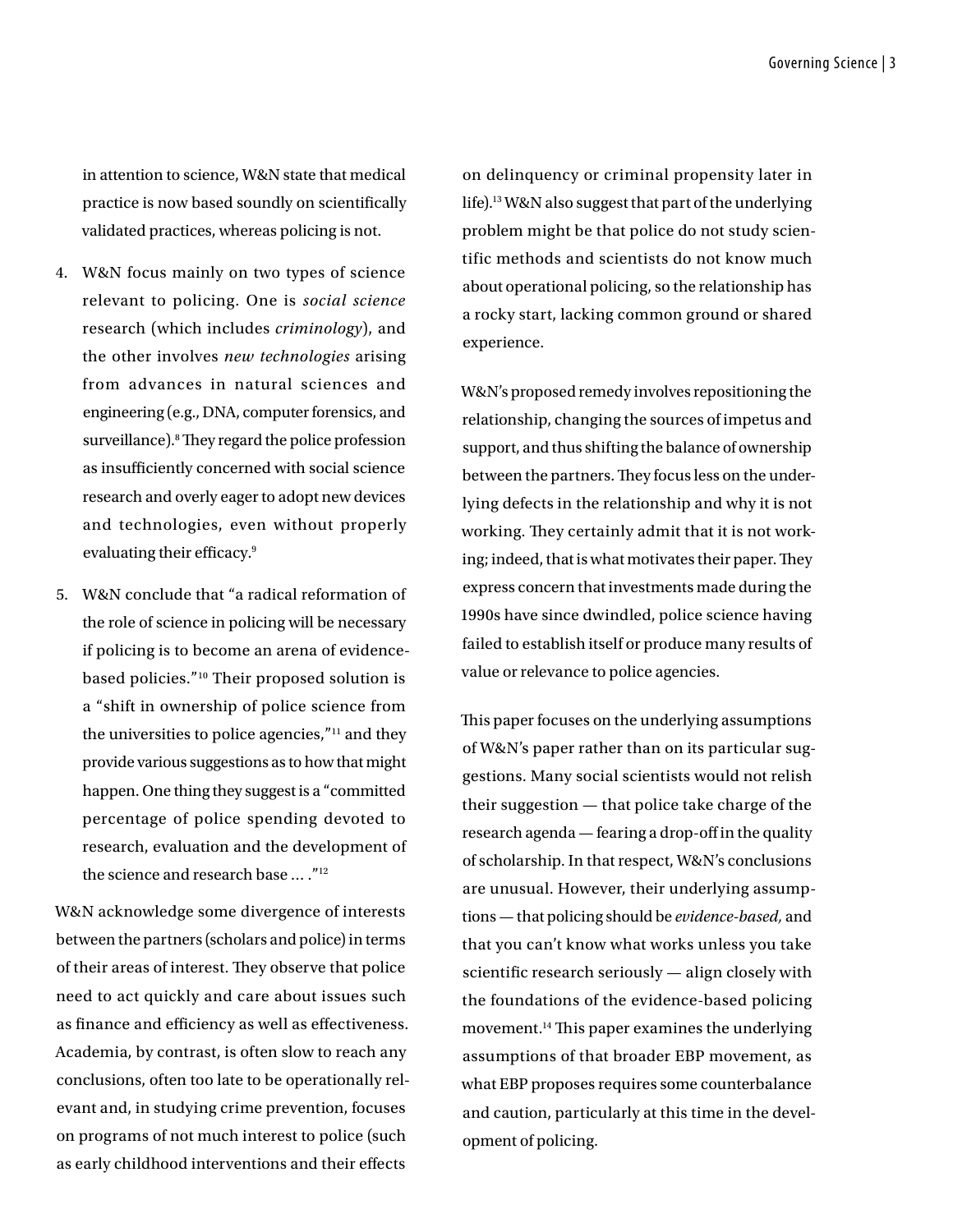Evidence-based policing rests on an underlying assumption that the only way for police to know what works is for them to allow social scientists — the professional evaluators — to make deter- minations for them, and that social scientists, being trained in statistical and empirical meth- ods (whereas police generally are not) can offer their "high science" of controlled experiments and sophisticated program evaluation methods. Police ought then to be keenly interested in and grateful for the truths that social science methods make avail- able. Furthermore, the champions of EBP propose that police should subsequently limit themselves to using only those programs that the scholarly com- munity has been able to establish as effective. In other words, *science should govern policing.* Thus, the central message in the EBP movement aligns quite well with the first of the three possible inter-pretations of *governing science.* 

 Lawrence Sherman, describing the underlying theory of EBP in 1998, proposes:

 One way to describe people who try to apply research is the role of "evidence cop." More like a traffic cop than Victor Hugo's detective Javert, the evidence cop's job is to redirect practice through compliance rather than punishment. While this job may be as challenging as herding cats, it still consists of pointing professionals to practice "this way, not that way."15

 Police practitioners might bristle at the notion of being herded (like cats) by social scientists. However, Sherman pushes further, proposing that police be

 *evaluated* on the basis of whether they conform to what the researchers have recommended:

 Evidence-based policing is the use of the best available research on the outcomes of police work to implement guidelines and evaluate agencies, units, and officers. Put more simply, evidence-based policing uses research to guide practice and evaluate practitioners. ...

 Evidence-based policing is about two very different kinds of research: basic research on what works best … and ongoing out- comes research about the results each unit is actually achieving by applying (or ignor-ing) basic research in practice.16

 This kind of language infuriates police practitio- ners. Should police managers — who carry all of the responsibility for day-to-day policing and suffer directly the consequences of failure — be chastised by social scientists (who carry none of the responsibility) simply because they chose to ignore a published research finding, or executed an untested or unproven strategy? The idea that science should guide and govern policing in such who don't comply with scientific guidelines — seems ridiculous to practitioners and completely inappropriate to many academics as well. But exactly why the relationship should *not* be struc- tured this way is a serious enough question, which this paper seeks to answer. a way — so that scientists discipline practitioners

 Many of us are more attracted to the third inter-pretation of *governing science* that, by exploring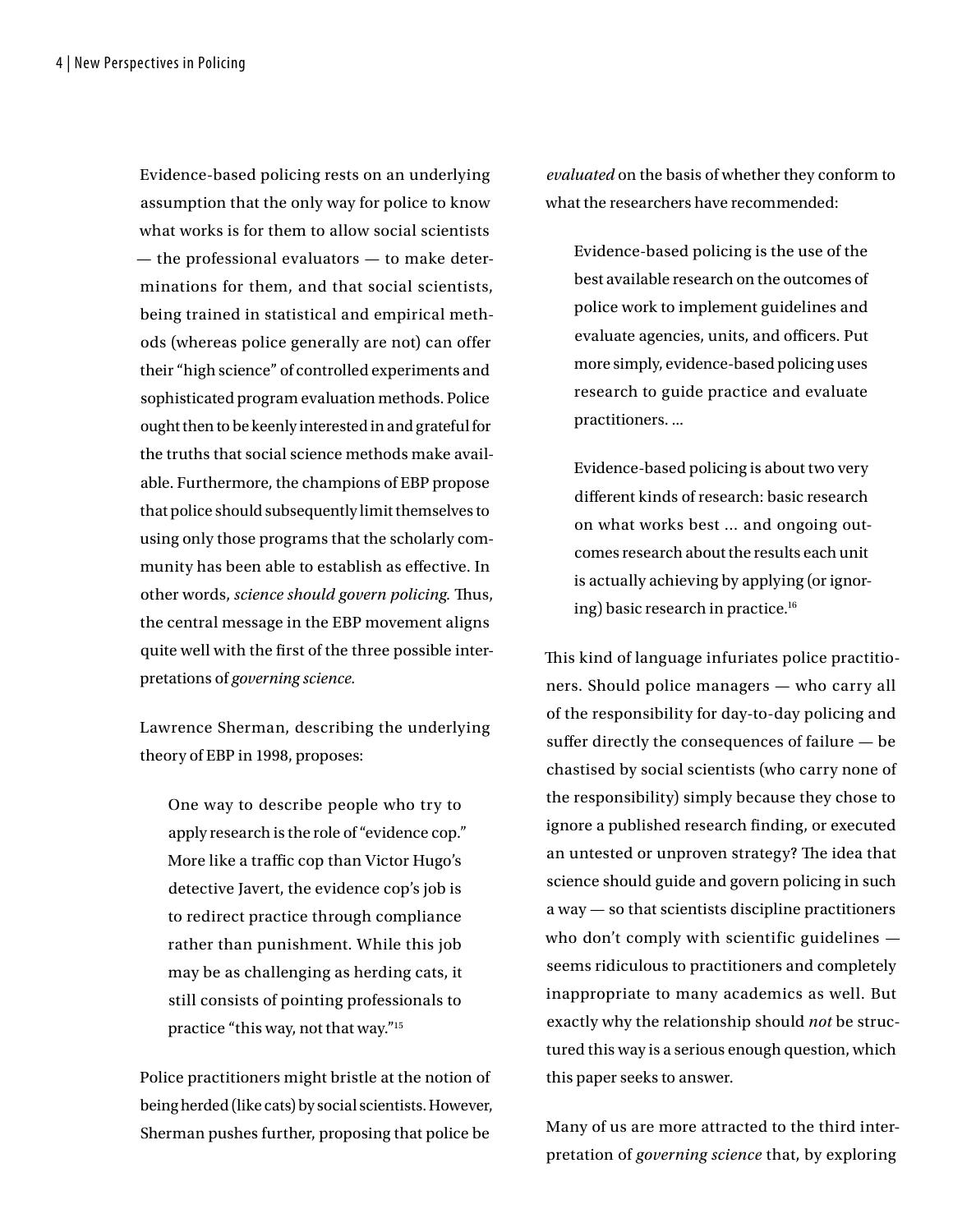the police role in the context of democratic gov- ernance, emphasizes multiple dimensions of performance and value, and embraces a range of operational styles that move considerably beyond the replication of a small number of "proven" or approved programs. This third interpretation of *governing science* also seems most neutral on the question of which partner (police or science) is supposed to govern the other. It suggests a more healthy collaboration in the long term, with each party delivering their appropriate and respective contributions in support of democratic policing.

 Given the more aggressive claims of some of EBP's champions, there is also some serious work to be done along the lines of the second interpretation. Police themselves need to do some *governing*. The police profession needs:

- ● A more comprehensive view of the range of scientific methods relevant to policing.
- ● A proper understanding of where different types of science belong.
- ● Confidence to specify the investments in science that they most need.
- A clear sense of what might be at risk when scholars claim too much or stray beyond their proper role.

## **Periodic Reminders for Social Scientists**

 Social scientific research methods have their place, of course, in adding to knowledge. The evidence-based policy movement in general emphasizes program evaluation techniques and concentrates on determining causation. Many

 of the relevant research techniques require ana- lytical sophistication. Valid experiments take considerable care and skill to design, conduct and evaluate. The tools of EBP are expensive, but anyone who values knowledge should surely value methods that can help to produce it. Reliable findings about what works, and what doesn't, can help avoid the perpetuation of use- politicians from making bogus claims about their achievements or perpetuating useless programs for personal or political reasons. Police managers should surely take note of experimental results and research findings that impinge on opera- tional decisions they need to make. Not to do so would be professionally irresponsible. less practices and can prevent police officials or

 From time to time, though, it seems that social scientists need to be reminded of a few things:

- ● They have no monopoly on useful knowledge or on useful methods for acquiring it.
- ● Experience and skills count too; there are myriad ways of discovering useful truths without the elaborate machinery of social science evaluations.
- ● The majority of scientific advances benefitting humankind have arisen and become firmly established without their help.
- ● "Lay inquiry," with its messier methods and iterative ad hoc experimentation, contributes mightily to the development of knowledge.
- ● Program evaluation comes very late in a long process of research, problem identification,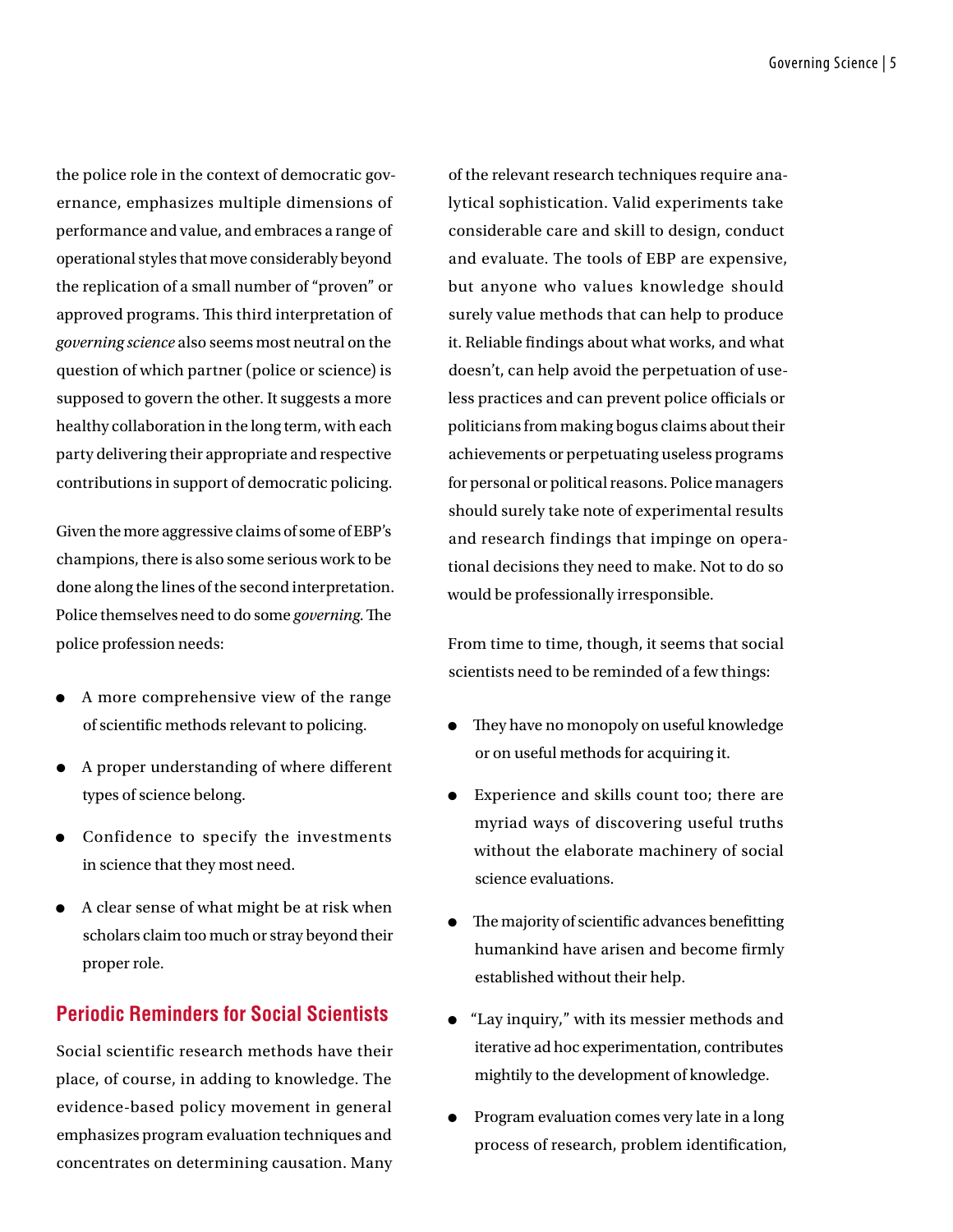diagnosis and policy development. All of the earlier stages — spotting problems in the first place, scoping them, figuring out their structure and dynamics, and designing a set of plausibly effective interventions — all require analytic support, too, but not normally of the specific types offered by the conventions of social science research.

 In 1990, Charles Lindblom, a professor of political science at Yale University, published *Inquiry and Change: The Troubled Attempt to Understand and Shape Society.* Lindblom set out to examine "how people in contemporary industrialized societ- ies, competently or not, go about gathering and analyzing information in grappling with social problems."17 Lindblom's "people" (who go about this task) include politicians, citizens, natural scientists, social scientists, practitioners, and ordinary but curious folk — whom he labels "lay inquirers." By no means did Lindblom set out to attack the social sciences, but in the process of evaluating relative contributions from different types of inquiry and groups of inquirers, he does end up giving social scientists a very hard time. They make the mistake, he says, of overvaluing their own highly technical approaches to the acquisition of knowledge and of presuming that opinions reached any other way must stem from unfounded beliefs or foolishness:

 To be sure, many social scientists and other commentators on social problem solving have fallen into believing that decision makers can approach problems in only one of two ways: either technically, as means to ends, or with all the rigidities, obfuscations, and imprecisions of ideology. But a third

 option is available: selective and varied probing of both ends and means, as well as of other values.18

 Mark Moore (2006) also comments on the challenge that a continuum of knowledge poses, and the per-ils of ignoring everything between the extremes:

 [B]oth the research and the practice field how far down the path of scientific sophis- tication they should go in their combined efforts to establish a firm experiential and empirical basis for policing. More provoca- tively put, they have to decide what to do with the knowledge that lies between mere opinion on one hand, and results estab- lished through randomized trials on the in policing face the important question of other.19

 A 1995 paper by Moore, titled "Learning While Doing," examines the linkages between knowledge and policy formulation, specifically in the context of community policing and violence prevention in the United States.<sup>20</sup> Moore recognizes, of course, the value of social science research methods and acknowledges their place in policy development, but, like Lindblom, he warns against giving them too central a role in policy development:

 Let me hasten to say that I don't think that social scientists are wrong to want knowl- edge to guide policy. Indeed, it would be irresponsible not to use thought, evidence and experience to guide policy makers when they commit substantial public resources to a particular goal. Instead, I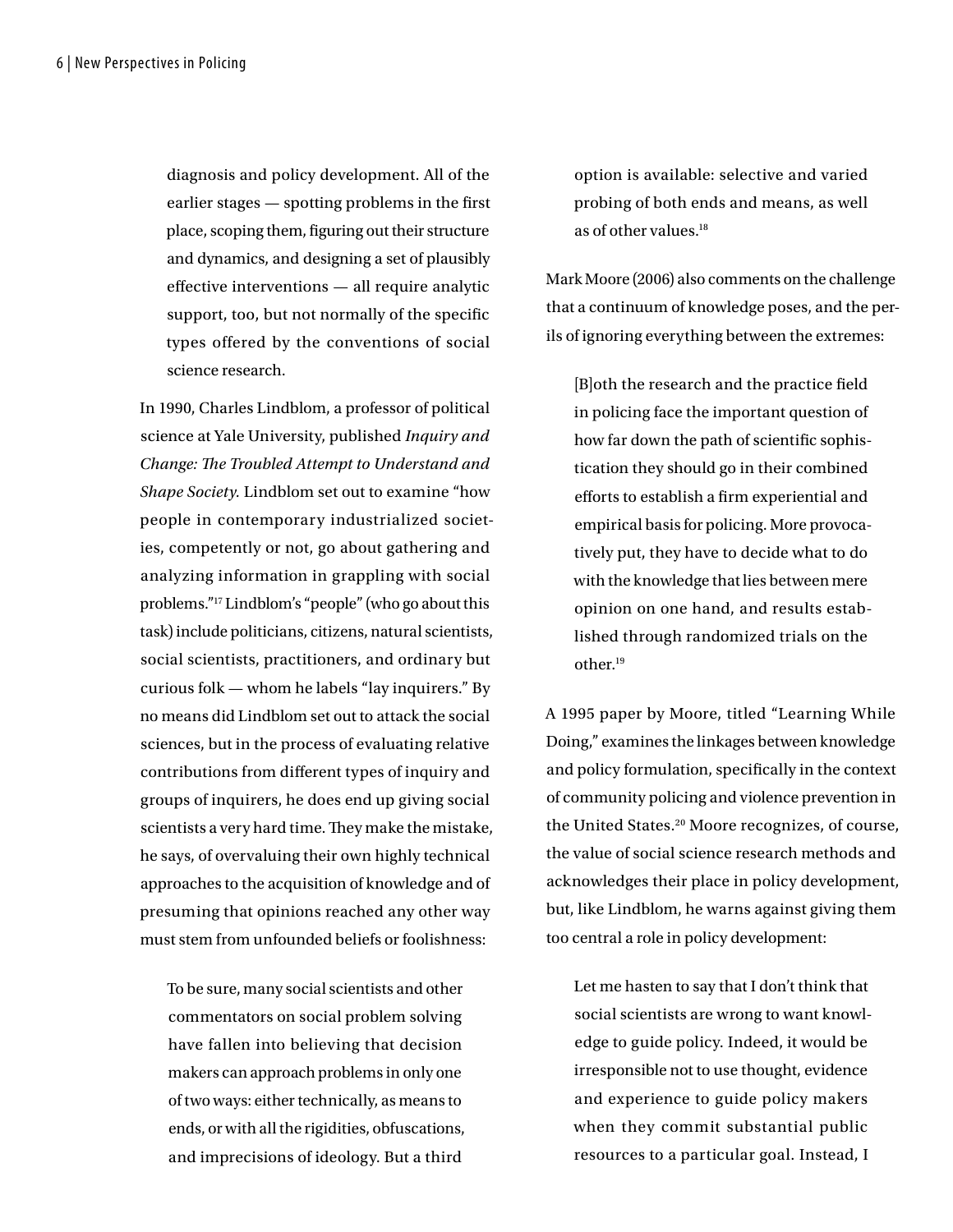think their mistake lies in having too nar- row a view of what constitutes knowledge valuable enough to use in confront- ing public problems, too rigid an idea about where and how useful knowledge accumulates in the society, and too unre- alistic a view of how knowledge might best be diffused and deployed in aid of both immediate action and continued learning.<sup>21</sup>

## **Not Just Another Periodic Reminder**

 My purpose here is not just to issue yet another periodic reminder. Others have done that job quite thoroughly elsewhere and continue to do it in a variety of fields, whenever social scientists exaggerate their own contributions or attempt to exert control over practitioners (i.e., to *govern*  policymaking). The contention of this paper is stronger, more particular, and timely, I hope. I believe that we are in a particularly important period in the development of police science, requiring enriched and productive relationships between police and academia. I also believe that much harm might result if we give EBP a domi-nant position in the context of that relationship.

## **Why Police Should Govern the Role of Science**

 Here are three reasons why the police profession should work particularly hard to govern science at this time.

 **policing.** Although many departments have **1. The methods championed by proponents of EBP are fundamentally incompatible with the operational realities of problem-oriented** 

 made some progress in learning some particular forms of the problem-solving method, relatively few have developed the kind of versatility that Herman Goldstein originally envisaged. Fewer still have developed the range of analytic techniques, organizational fluidity, and related managerial skills that would enable them to work effectively on problems of all shapes and sizes. The maturing of the problem-solving approach remains a priority for the profession, particu- larly as the range of threats confronted by police expands beyond those that are neighborhood or place-based. EBP represents a potential threat to, and a diversion from, the styles of scientific inquiry needed to advance the art of problem- oriented policing. Social scientists championing the cause of EBP, if given their head at this par- ticular point in time, could unwittingly obstruct the maturation of the problem-solving strategy.

 should therefore represent a small portion of the relevant investment portfolio, and should garner a relatively small fraction of the attention given to science. Giving too much attention to EBP at this time necessarily means giving too little atten- tion to a much broader range of scientific inquiry methods that deserve higher priority. Equating EBP with science is grossly misleading. **2. The social scientific research methods embraced by EBP represent a tiny fraction of the scientific methods relevant to policing.** They

 **and unsustainable.** There is too much in it for the social scientists, and almost nothing in it for the police. That is precisely why the champions of **3. The form of the relationship between police and academia envisaged by EBP is unstable**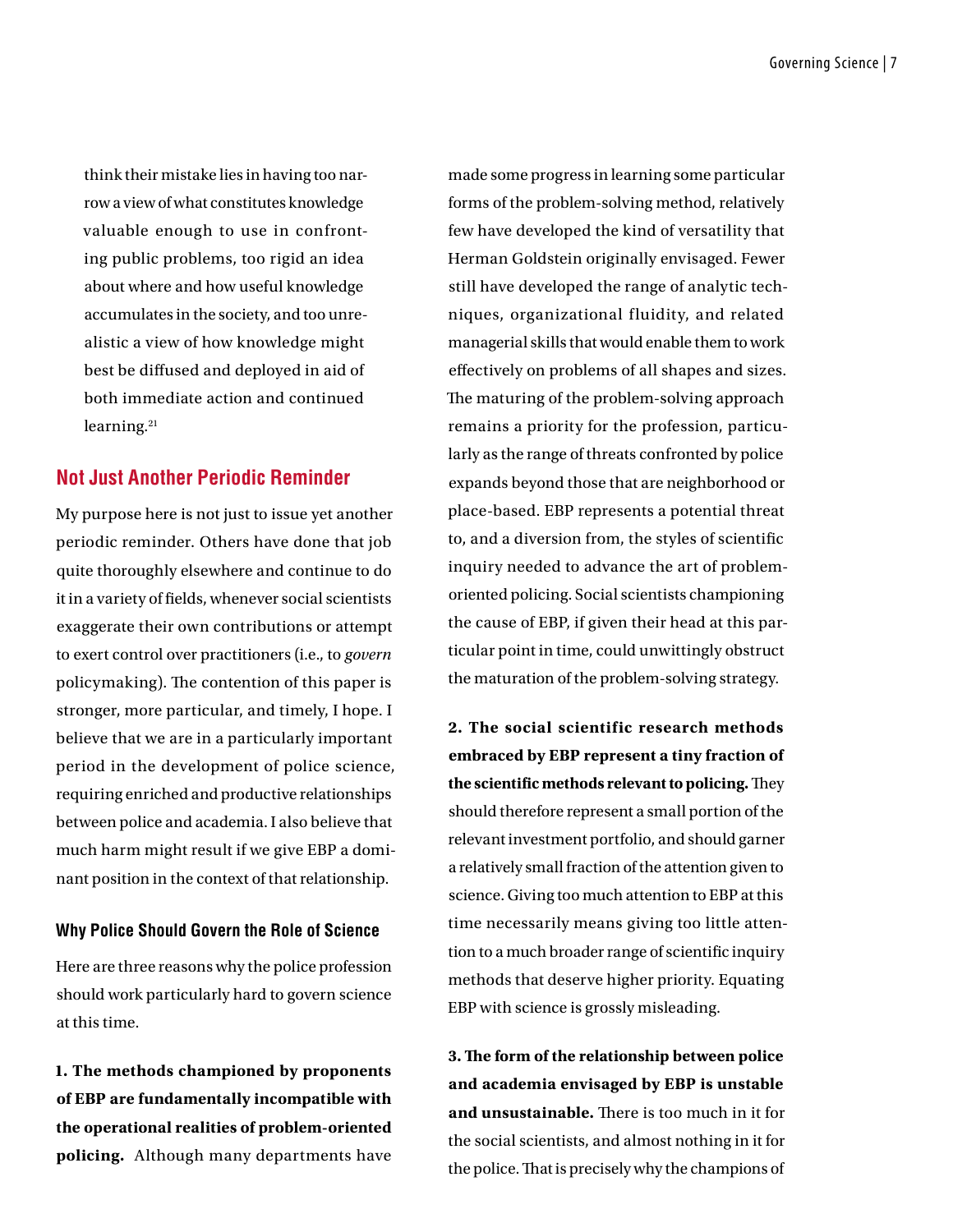EBP press so hard, and why police continue to show so little interest and remain largely unaffected. It is not so much that the relationship needs to be relo- cated (as W&N suggest); it needs to be redefined. The prescription is wrong. If EBP is given a central place in the relationship, the relationship may in fact be damaged, and many other opportunities for productive collaboration may be lost as a result.

 The following sections examine each of these three arguments in more detail.

## **Why Evidence-Based Policing Is Fundamentally Incompatible With Problem-Oriented Policing**

 EBP is incompatible with POP for the following seven reasons:

 problems that spawned the interventions have themselves long since passed, or morphed into another form, by the time the interventions can pass through the elaborate experimental and evaluative procedures espoused by EBP. EBP may eventually produce dependable results with high levels of confidence, but these typically arrive between 3 and 5 years after the development of an operations only when it evaluates programs that are permanent or long-standing and change very little over time or across jurisdictions. Such programs are not the focus of problem-oriented policing, which seeks ad hoc and sufficient solutions for the problems of the day and then moves on quickly to the problems of tomorrow, expecting that those will **1. EBP is too slow in making determinations to support operational problem-solving**. The intervention. This makes EBP findings relevant to be different.

 **able.** Proponents of EBP suggest or imply that police should only use those methods that EBP scholars have already been able to validate. Problem-oriented policing, by contrast, encour- ages creativity and rapid experimentation, thus dramatically expanding the range of techniques and methods available. Ceding too much influence to EBP may therefore produce a bias against action and too narrow a search for solutions.<sup>22</sup> **2. EBP produces no new solutions and may even narrow the range of solutions avail-**

 Social scientists (and economists) have tended to conduct macro-level analyses on aggregate data sets. They like to use sophisticated statistical meth- ods on large data sets to reveal subtle correlations and causations between factors and outcomes. Inheriting these tendencies, EBP emphasizes the importance of evaluating the effect that particular programs (e.g., DARE, early childhood interven- tion programs, or random patrols) might or might not have on overall crime rates or on some major category of crime rates (e.g., violence), delinquency rates, or addiction rates later in life. **3. Social scientists focus on subtle effects at high (aggregate) levels; problem-solving focuses on much more obvious effects but at lower levels**.

 Problem-solving, as taught by Goldstein, empha- sizes careful *disaggregation* of broad crime categories, following the intuition that major crime problems have many parts (lower-level compo- nents) and that, usually, the various parts each behave differently and depend on different factors. Once the lower-level objects have been found (often through analysis), then each one can be studied and "unpicked." In *The Character of Harms,* I have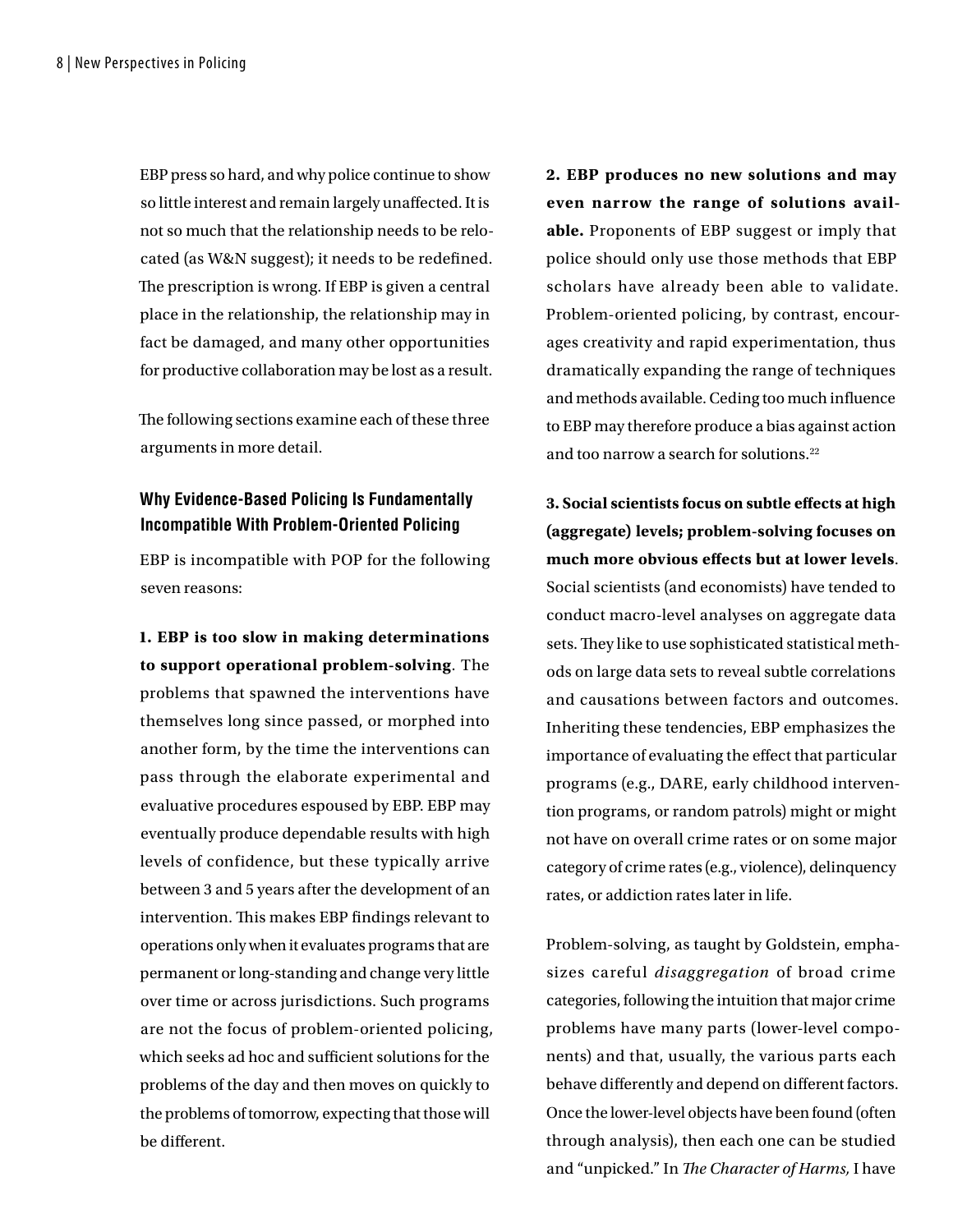described how the art of navigating these lower level strata of *problems* or *harms* is emerging as a vital professional skill for regulators and law enforcement:

 The habits of mind … have something in common with the skills involved in a relatively mundane task: the undoing of knots. Give a knotted mass of string to an adult, who has developed all of the relevant cognitive skills (and maybe had some experience too), and watch how they behave. Notice how they hold the whole object up to the light, and look at it this way, then that way, turning it around and around, examining it diligently from all sides — careful all the time not to pull or tug or to make matters worse — until they begin to understand the *structure of the thing itself.* As the structure of the knot becomes clearer, so the compo- nents or stages of a plan begin to form in their minds. … If they understood the structure correctly, and fashioned a plan accordingly, the knot eventually falls apart, and is no more.

 In the regulatory field, we have a grow- ing list of harms undone, knots untied, risk-concentrations eliminated or sub- stantially mitigated. Invariably, the knots undone by regulators, or others who act in this vein, are not broad, general phenomena (at the level of "air pollu- accidents"). Nor are they minutiae, rep- resenting single incidents (of crime, or tion," or "corruption," or "motor vehicle

 injury, or death). These knots untied, these harms undone, all lie *in between,*  where the object of study is larger than a single incident or event, but smaller than a general class of harms. It is in this *in- between* realm where much exciting work seems to take place, amid the complex and multi-layered texture that connects individual incidents at the bottom to entire classes of risk (with their one or two word descriptions) at the top.<sup>23</sup>

 The impetus for problem-oriented policing arises in part from the realization that it makes little sense to focus on general programmatic treat- ments for general crime categories if the texture beneath is in fact highly complex, variegated, and populated by many unlike objects. Problem- oriented policing is born from a conviction that working in the textured layers beneath (rather than at the level of generalities or major crime categories) offers greater promise and quicker results.

 Professional researchers, as masters of experi- mental design and evaluation, regard themselves as the authority on what constitutes a "proper" experiment. Thus, police agencies where the *evidence cops* hold sway might be less inclined to proceed with any experimentation that falls agencies might be less inclined to proceed with the type of iterative, developmental and **4. Ironically, greater influence for EBP may**  *reduce* **the rate of experimentation in policing.**  short of scholarly standards. In particular, such exploratory experimentation that characterizes problem-solving.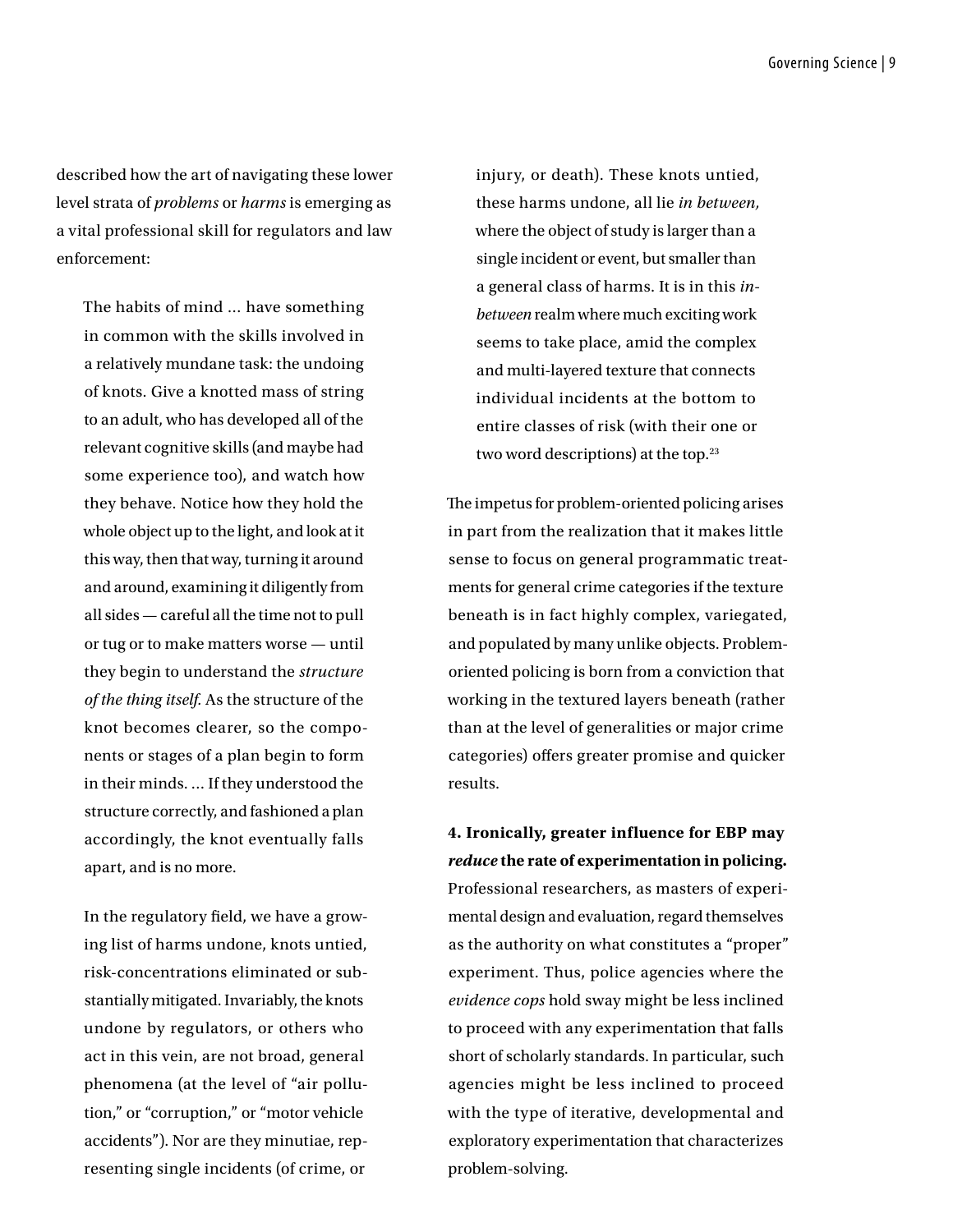EBP proponents want valid controls as well as crystal-clear specification of the intervention being connections. However, problem-solvers' purposes and methods are different. They seek to quickly gen- erate creative, plausibly effective solutions, which are worth trying just because there is a chance they might fix the problem.<sup>24</sup> Problem-solvers certainly want to see problems reduced or elimi- nated and should be methodologically rigorous when it comes to monitoring the abatement of the specific problems addressed so they can tell when emphasis on measurement and monitoring).<sup>25</sup> However, they are not so concerned about proving causality. Consequently, problem-solving does not normally impose the additional methodological causality. Problem-solvers use iterative techniques, short-cycle development and rapid, early assess- adjustments — all of which confound the techni- cal methods of social science evaluation. As John Eck has pointed out, "Rigorous evaluations are an awkward, inefficient, and unnatural way to learn about what works when we are interested in small- scale, small-claim, discrete interventions."26 Hence the danger: If EBP is allowed to set the standards for police experimentation, then much valuable experimentation might be curtailed. tested. Their design purpose is to establish causal progress is being made (hence, Goldstein's strong constraints that would support determinations of ments of impact, followed by ad hoc and multiple

 **pel.** The entire motivation for problem-solving — not just in policing but also across the whole field **5. EBP may reinforce and perpetuate the program-centric mindset in policing, which problem-oriented policing was supposed to dis-**

 of social regulation — is to help public agencies understand the deficiencies of a functional or pro- grammatic view of their work, and discover what it means to be task-based rather than tool-based.<sup>27</sup> Skilled craftsmen do not spend the day staring at the array of tools hanging from the workshop wall, con- templating which ones work and which ones don't; rather, the craftsman stands at the task bench and focuses on what must be accomplished. Problem- solving represents a fundamental departure from a tool-centric or program-centric approach, because shop, standing at the task bench, studying the task, facing the dawning and uncomfortable realization that "I don't have a tool for this"; at which point the successful craftsman invents and fabricates a new tool tailor-made for the job. it recreates the experience of the craftsman in his

 Proponents of EBP argue that they, too, realize that programs should not be mindlessly copied from one jurisdiction to another. They acknowledge the need to anticipate adjustments and refinements based on local conditions when replicating suc- cessful programs. However, this is a tiny move and not enough to restore the appropriate frame of mind for problem-solving. Make some minor adjust- ments to a hammer and it is still fundamentally a hammer. Adjust your saw blade, and it still only makes cuts. A tool-focus is what we were trying to escape. An adjustable wrench is still a wrench, and no amount of fiddling with it will help if the task is to retrieve a loose screw lodged deep in an engine crankcase, and the craftsman has no suitable tool for that. Making tools adjustable might make them more broadly useful. Nevertheless, focusing first on programs is still a fundamentally different frame of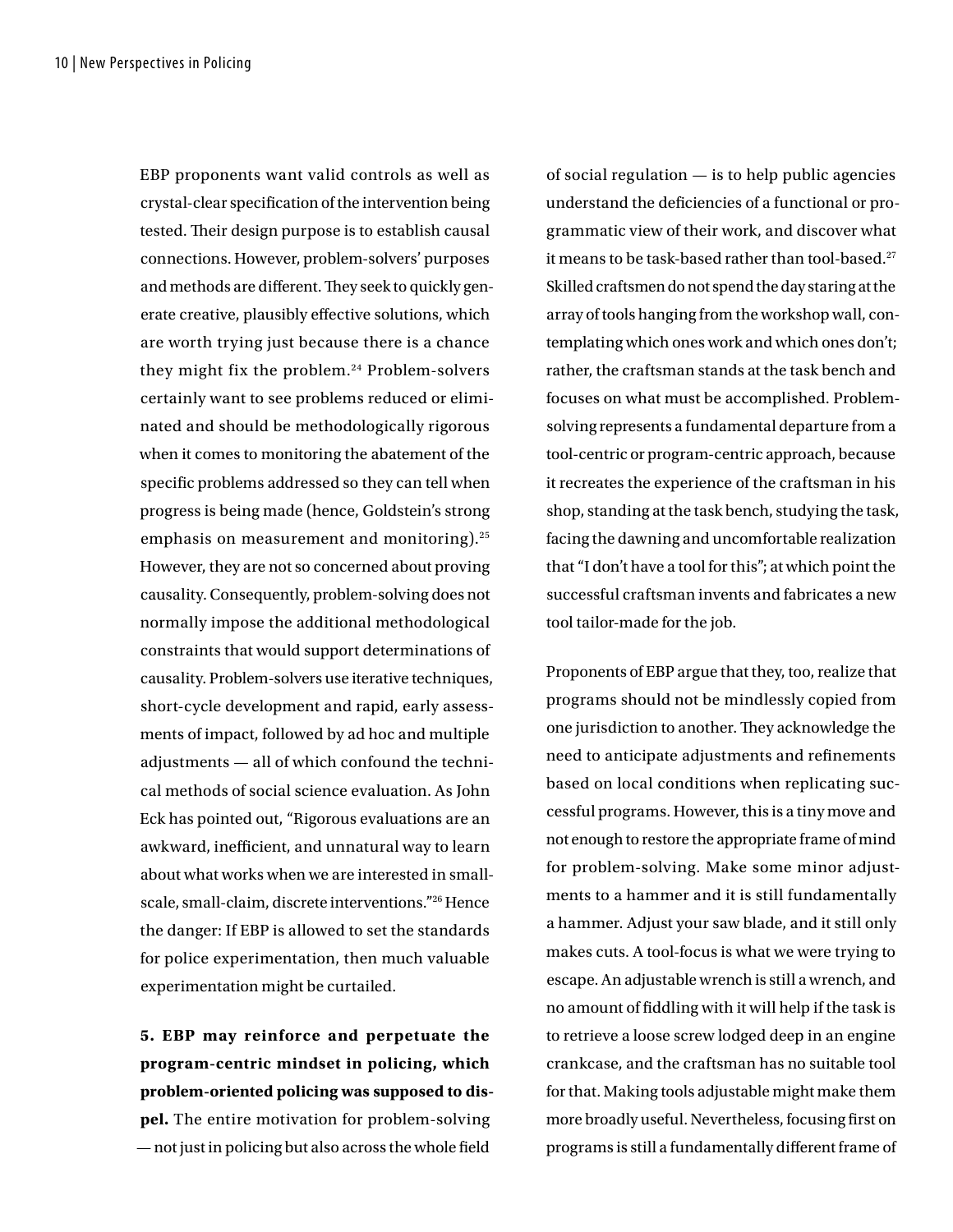mind than focusing first on problems; these two mindsets lead to entirely different organizational behaviors and responses.

 **problem-solving performance**. In any risk-con- trol or harm-reduction setting real success means "spotting emerging problems early and suppressing them before they do much damage."<sup>28</sup> Sophisticated analysis and pattern recognition capabilities, along with bristling intelligence antennae and other forms of alertness and vigilance, can help an agency spot emerging problems earlier rather than later. The earlier the *spotting,* the less noticeable (in a statistical sense) will be the *suppressing.* The problem itself and the effects of any intervention will each be less discernible through quantitative analysis if the action was early and swift. By contrast, prob- out of control, and which are then dramatically reduced through some sizeable effort, are much more likely to show up as demonstrable suc- cesses through the evaluative lenses of EBP. EBP's methods will mostly recognize only bigger, later suppressions and may not be able to discern or appreciate the deftness and nimbleness that con- stitutes real problem-solving success. Allowing EBP to arbitrate *what works* could have the per- verse effect of leading the profession to celebrate only those crime-reduction successes that had been preceded by substantial failures. **6. With its reliance on statistical techniques, EBP may not recognize or reward the best**  lems that have been allowed to grow hopelessly

 **7. EBP focuses only on specific interventions and pays little attention to the development of an agency's problem-solving capacity and** 

 **skills.** Problem-oriented policing has profound implications for almost every aspect of a police department's operations:

- ● It requires new sets of skills for officers engaging in it.
- ● It requires extensive analytic support at several different stages of the problem-solving process.
- ● It makes senior officers responsible for tackling a portfolio of problems or risks rather than managing a portfolio of programs or functions.
- ● It severely stretches the internal fabric of an agency because the majority of problems simply don't fit neatly within existing organizational units.
- ● It plunges the agency into a constellation of complicated inter-agency and cross-sectoral partnerships, simply because real-world problems don't respect agency boundaries either.

 EBP focuses closely on the evaluation of spe- cific interventions and very little, if at all, on the development of agency competencies. Even interventions that failed — in the narrow sense of having produced no measurable impact on levels of crime or disorder — may nevertheless have contributed to agency experience, devel- oped the capacity and confidence of its officers, enriched important partnerships with other parts of government, and strengthened commu- nity engagement through collaborative efforts. For problem-oriented policing to mature, the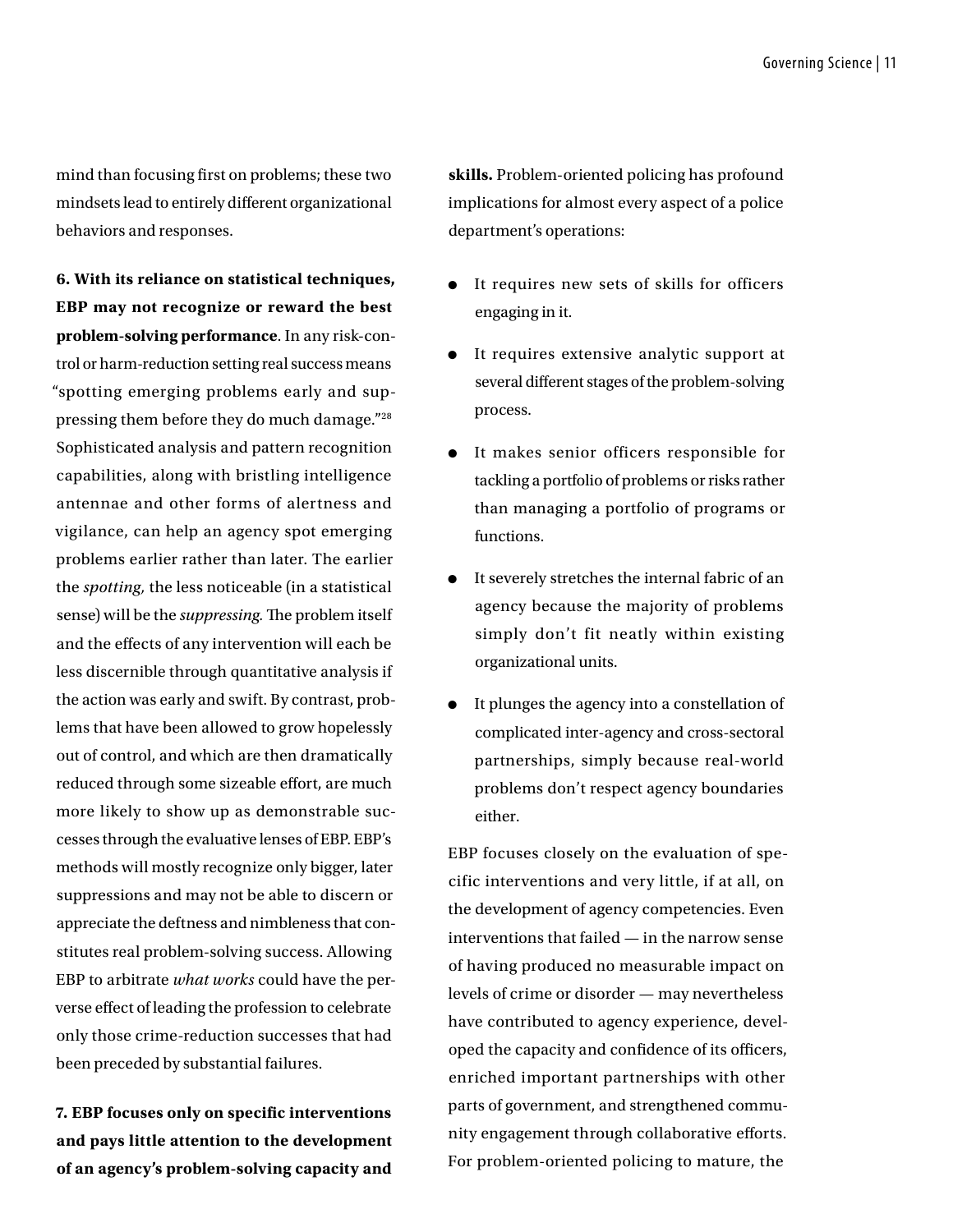profession must pay significant attention to all of these other forms of progress, which EBP tends to overlook.

# **Evidence-Based Policing Fights Back**

 Several of these arguments have been made before, and some of the more enlightened advocates for EBP seem prepared to acknowledge many or all of them. But the EBP movement seems unwilling to let problem-oriented policing alone or to recog- nize it as an area where EBP's preferred methods problem-solving represents some kind of threat to the status of social science, EBP seeks to reassert control, and its supporters appear to have pursued two particular strategies for this purpose. might have severely limited value. Curiously, as if

## **Evaluating Problem-Oriented Policing as a General Strategy**

 The first involves moving to a higher level. EBP may concede that social science research methods cannot keep pace with operational policing, and might be too expensive and elaborate to apply to low-level and short-term problem-solving efforts, but they can surely *evaluate the overall strategy of problem-solving!* This represents an attractive proposition for the scholars, if only it were possible. They might be able to establish that problem-solv- ing actually works to reduce crime and disorder, in which case EBP could share the credit for anything Alternatively, perhaps scientific research might demonstrate conclusively that problem-oriented policing doesn't work at all, in which case all of the threats to the scientists' *right to govern* policing, laid out earlier, would simply fizzle away. that problem-solving subsequently accomplished.

 As a theoretical matter, evaluating an overall strat- egy (such as *problem-oriented policing*) is quite different from evaluating a set of particular interventions that the strategy has produced.<sup>29</sup> As a practical matter, there is no way that the efficacy of problem-oriented policing, as an overall strategy, could be determined through formally structured experiments or evaluations. There are simply too many different forms of it, many of them deemed "shallow" one way or another by the scholars,<sup>30</sup> and too little maturity in terms of the broader versatility originally envisaged. The prospect of finding even 50 departments who operate the same version of problem-solving, and another 50 who clearly do not (for the sake of providing a suitable control group), seems extremely remote.

 A recent study led by David Weisburd illustrates the difficulties involved in trying to evaluate problem-oriented policing as an overall strategy. It also provides a wonderful illustration of the con- sequences of focusing first on quality of evidence rather than on a broader search for operational insights. Four researchers set out to conduct a "Campbell Systematic Review" of existing literature in order to determine "whether POP is effective in reducing crime and disorder."31 Following protocols established by the Campbell Collaboration,<sup>32</sup> these researchers first conducted a massive troll of the relevant articles and reports. They applied the stan- dard methodological threshold tests and concluded that only 10 of these studies (those that involved randomized or well-matched comparison groups) made the cut. research literature, uncovering no less than 5,500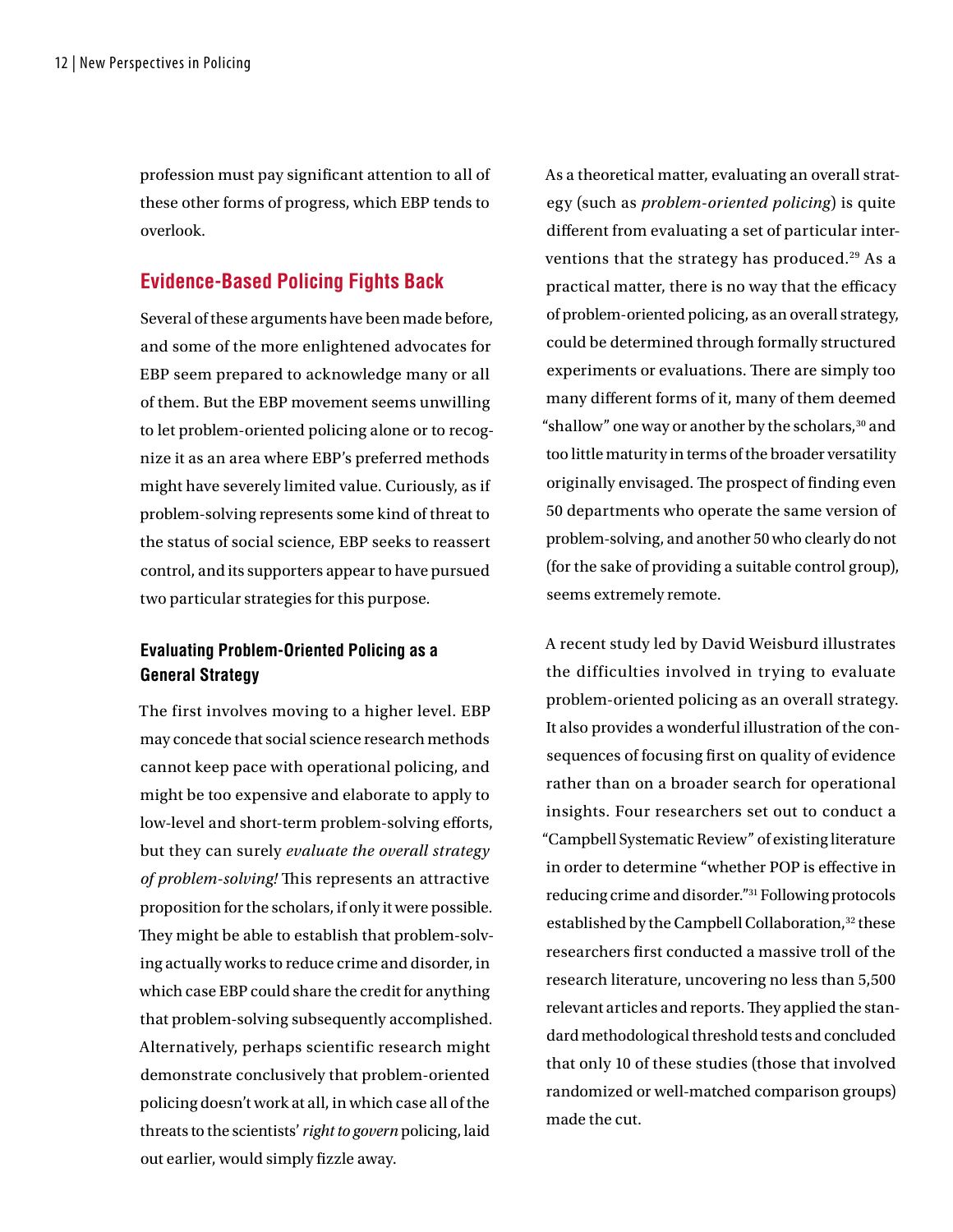Weisburd and his fellow researchers then com- bined the findings from these 10 studies, using meta-analysis techniques, and arrived at the con- clusion that POP seemed to have some modest, but nevertheless perceptible effect.<sup>33</sup> However, the researchers noted that, if they had chosen to use a different method of combining the results from these 10 studies (a method called *vote- counting*34), then the conclusion would have been entirely different (i.e., "no discernible effect").<sup>35</sup> After all that effort, their eventual determination of whether POP has any effect at all hinges on the researchers' choice among available methods for combining the results.

 There was potentially more encouraging news from the second part of this study. The authors noted that, by relaxing their methodological standards somewhat (admitting studies that had pre/post data but lacked control or comparison groups), they could bring in a further 45 studies from the remaining pool. The combined results from this broader collection were "overwhelm- ingly in favor of POP effectiveness."36 However, the authors then noted that combining the effects from a broad collection of problem-solving inter- ventions, each aimed at quite different types of problems, seemed problematic. Indeed, it does. After all, the idea was to test the *overall strategy* of problem-oriented policing, not to try to combine a set of miscellaneous but particular *interventions*  that problem-oriented approaches had produced. Using statistical aggregation techniques to com- bine outcomes from interventions focused on quite different types of problems seems vaguely bizarre. It is like posing some general and

 high-level question such as "Do drugs work?" and then trying to answer that question by combining studies involving quite different drugs, applied to patients with quite different conditions. Normally meta-analysis techniques are used to combine results from several implementations of the *same program.* Cognizant of this difficulty, Weisburd and colleagues add an appropriately cautious rider to these (initially more encouraging) results: "this diversity of programs and approaches also should bring caution to any conclusions drawn from our study."<sup>37</sup>

 The net result? A mammoth undertaking, involv- ing the review of 5,500 articles and reports, rejection of all but a handful of them because the ficient quality, and sophisticated meta-analysis of the few that did clear the threshold, yielding highly tenuous conclusions that readers are advised to treat with "caution." For professional social scientists, this is a veritable *tour de force*  demonstrating the highest levels of technical and methodological sophistication. And for opera- tional policing? Probably nothing much useful: no new insights or ideas, and no reliable con- clusions. No wonder that scholars across many policy domains are now asking, "What is it about experimental evaluation, or … quasi-experimen- tal evaluation, which leads even the very best of it to yield so little?"38 evidence they contained was deemed not of suf-

 Of course, had this review uncovered hundreds or thousands of properly conducted experiments, been more conclusive. Weisburd and his col- leagues are quick to observe the general absence rather than only 10, then the results might have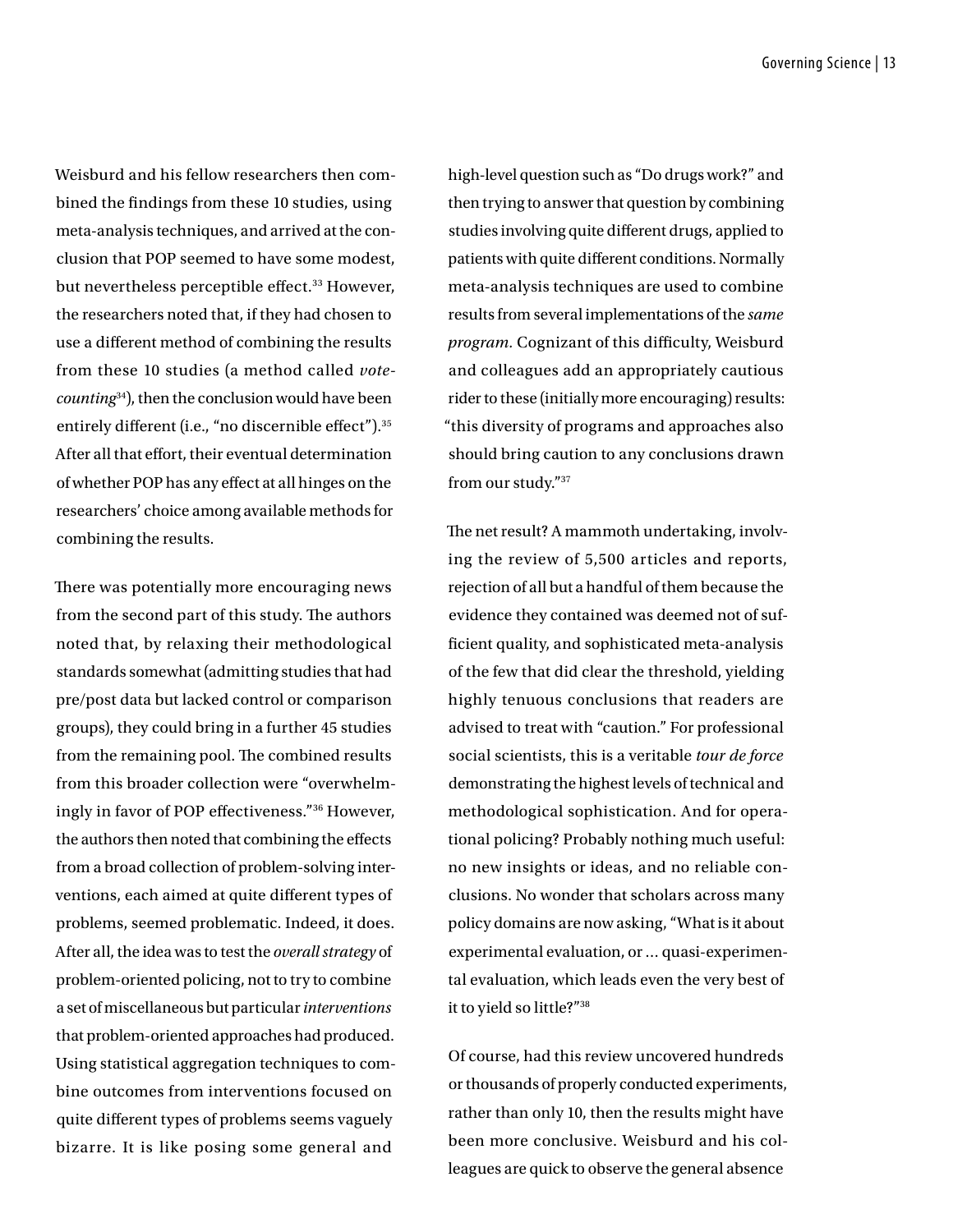of such studies, concluding that "the evidence base in this area is deficient given the strong investment in POP."39 How should we remedy that deficiency? Weisburd and colleagues offer the standard EBP needed to draw strong generalizations regarding the possible effectiveness of POP."40 proposal that "a much larger number of studies is

 Of course, there might be some other ways to rem- edy the situation. One might pay more attention to other forms of evidence or ponder, at least for a moment, the insights and wisdom contained in the other 5,445 reports.

 Gilles Paquet, former President of the Royal Society of Canada, describes a variety of "blockages" to the production of knowledge suitable for informing public policy and aims squarely at the evidence-based policy movement generally:

 The second family of blockages pertains to the notion of evidence. It stems from a ten- dency of the fundamentalists to summarily reject a whole range of types of knowledge as irrelevant, if not meaningless, if that knowledge does not originate from the credentialized tribe and is not the result of work done according to certain prescribed protocols.41

 Proponents of EBP have set the bar for *knowing* so high, and made the means for generating knowl- edge so particular, that they end up knowing relatively little. Operational police need to know much more, just well enough and much sooner, in order to keep up with the pace and variety of the challenges they face.

## **Focusing on Place-Based Problem-Solving Interventions**

 EBP will probably never manage to produce a con- vincing evaluation of problem-oriented policing at the level of a departmental strategy. Perhaps rec- ognizing this, the EBP movement makes a second attempt to re-insert itself firmly into the problem- solving arena. If the research scientists can't keep pace with individual problem-solving projects, and they have little hope of evaluating the overall strategy, then maybe they can find some particular *version* of problem-solving that can act as a proxy for the overall strategy and which they can actu- ally evaluate. EBP does seem to have found one: the use of *place-based interventions.* Much of the current energy in the EBP movement seems to be gravitating to this area — testing the effects of order maintenance and other localized interventions — and confirming for us what must have seemed intuitively obvious to police executives for decades: Place-based problems tend to have place-based solutions.

 It seems somewhat curious that EBP, in trying to offer some insight on the efficacy of problem- an old and familiar police tradition, one that actu- ally predates Goldstein. Perhaps EBP focuses on place-based interventions because place-based experiments are relatively easy to design and conduct. The data required to identify spatial (or temporal) concentrations already exists. The analysis required to identify geographic clusters is straightforward and familiar. Furthermore, *places,* when divided into treatment and con- trol groups, don't complain, call their lawyers, or oriented policing, would end up focusing on such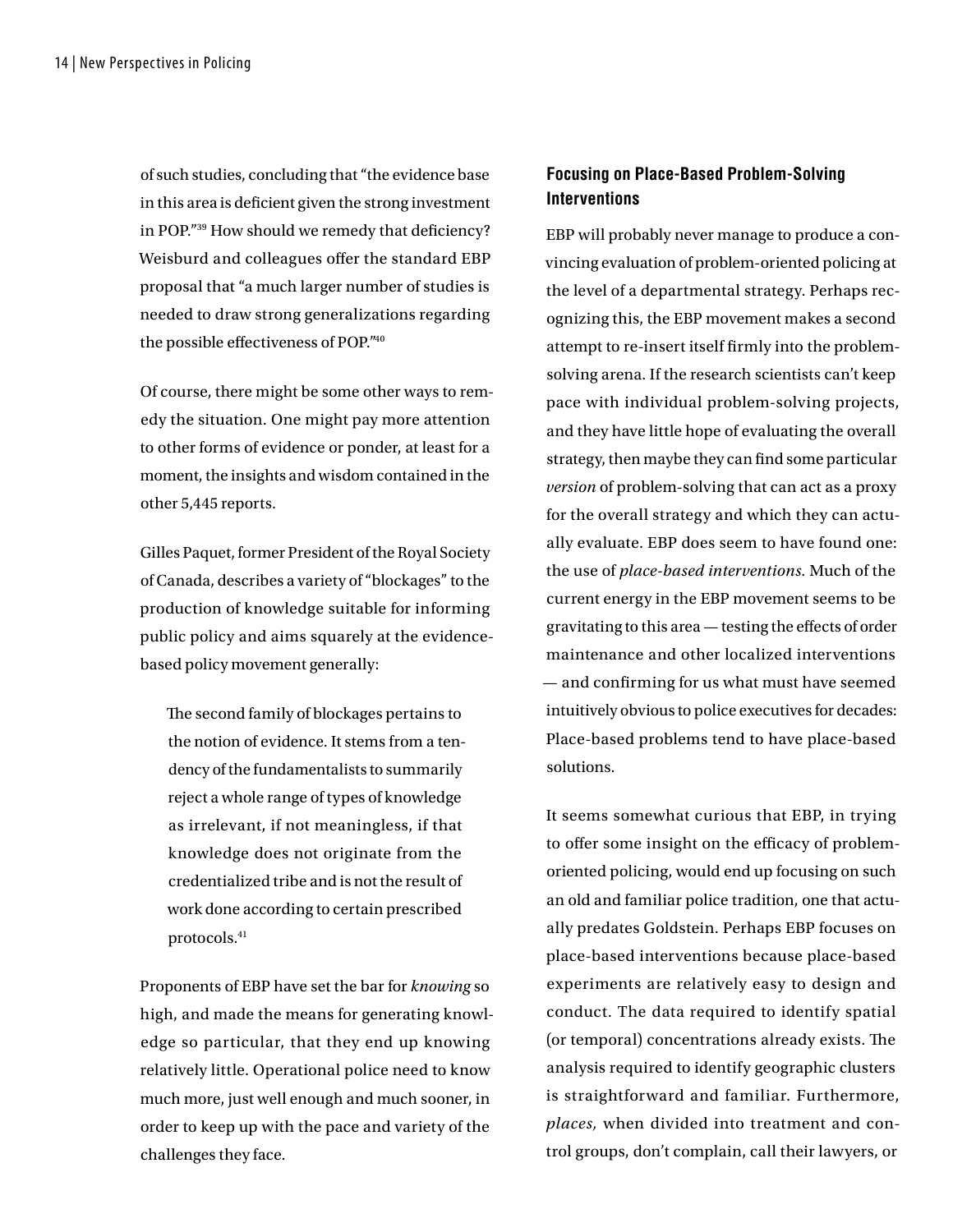lodge constitutional objections about unequal treatment.42

 Organizing experiments around *other* dimen- sions may be more difficult. Substantial ethical difficulties arise and potential legal challenges may result whenever randomized controlled experiments are organized around pervasively criminal families, classes of victims, or dif- ferent cohorts of schoolchildren drawn into gang-related activity — where substantial groups of *people* end up getting quite different treatments.

 "But, in medicine, they do that all the time," some may object. "They conduct experiments on issues of life and death, with human control groups, all day and every day." True. However, medical experimentation is based on *informed consent*  and *voluntary participation* — features of the experimental environment that policing seldom enjoys.

 One of the broader and more sophisticated inquiries into the efficacy of problem-solving was conducted recently by Anthony Braga and Brenda Bond, working with the Lowell, Mass., Police Department.<sup>43</sup> Through analysis, they identified 34 crime hot spots in Lowell and allo- cated 17 of them to a treatment group and 17 to a control group, using a matching procedure. Three types of problem-solving interventions were applied within the treatment group: (1) sustained programs of misdemeanor arrests, (2) other "situational" (i.e., place-based) strategies, and (3) some "social service" strategies (referrals and other services offered to specific individuals).

 Braga and Bond's analysis of the experiment, which employed *mediation analysis* and other highly sophisticated statistical methods, enabled them to draw two main conclusions: (a) a col- lection of interventions, "focused at specific high-activity crime and disorder places in the city," can generate crime prevention gains;<sup>44</sup> and (b) "the strongest crime prevention benefits were driven by situational strategies that attempted to modify the criminal opportunity structure at crime and disorder hot-spot locations," with misdemeanor arrest strategies and socialservice-type interventions scoring less well.<sup>45</sup>

 Should we therefore conclude that situational crime prevention techniques are hereby vali- dated and that the alternate (people-based) strategies should continue to be regarded with continuing skepticism? I think not. I have com- plete confidence in these two authors' analytic skills, experimental disciplines, and the diligent cooperation of the Lowell Police Department under their Chief at the time, Ed Davis. However, I have a strong suspicion that the conclusions the researchers could draw as a result of this experiment are not surprising and are largely determined by the way the experiment was designed. The crime concentrations selected as the foundation for the experiment were *spatial.*  Experience with problem-solving in a broad range of other domains teaches us that the dimensions in which a problem or risk is concen- trated are often (but not always) closely related to the dimensionality of the solutions.46 Place-based problems are more likely to have place-based remedies. Family-centered problems are more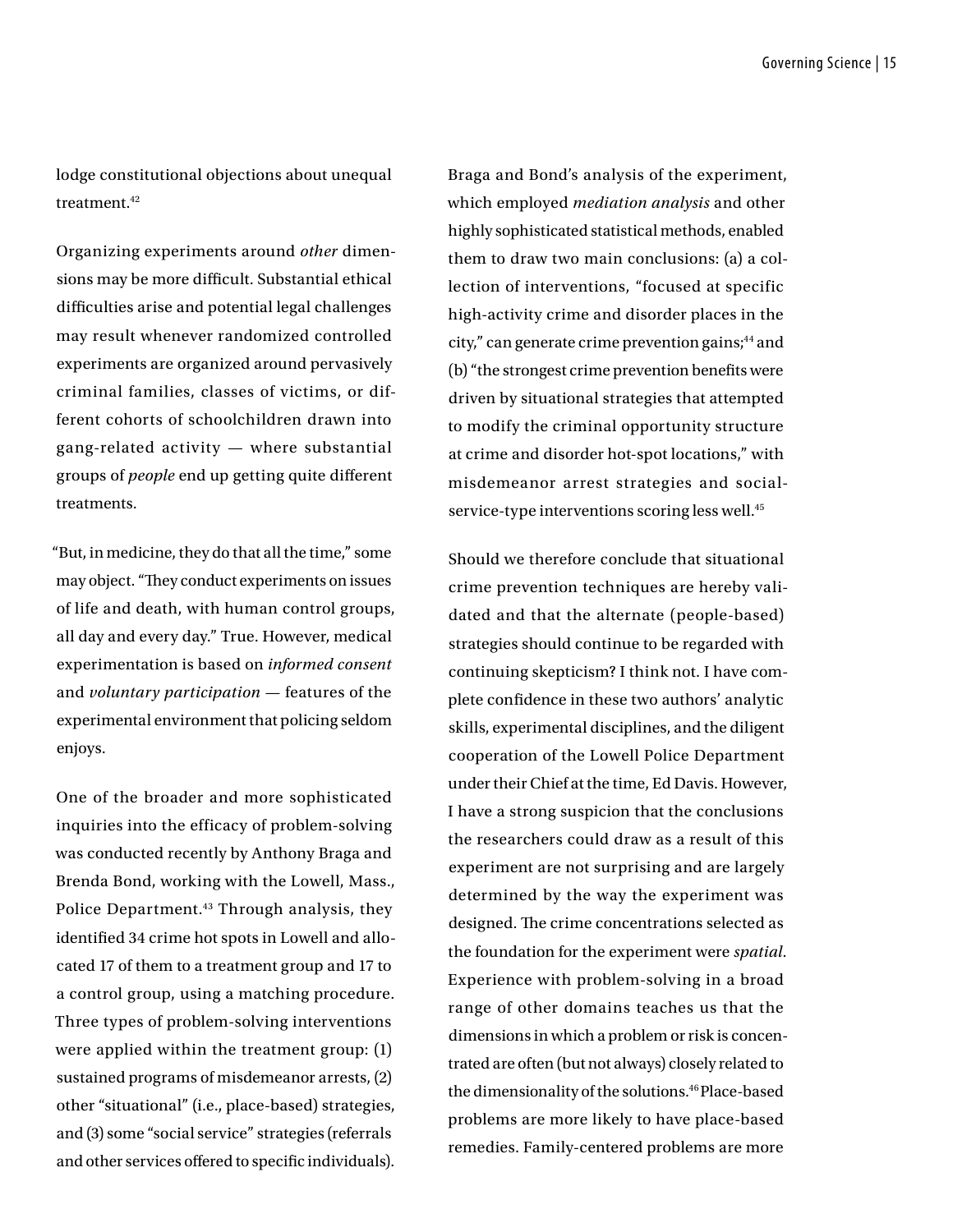likely to respond to family-centric interventions. Social-needs-based problems are more likely to it is not fair to compare three classes of interven- starting with only place-based crime concentra- tions. One might expect, or might even predict, that place-based strategies would come out on top. benefit from the provision of social services. Thus, tion, each organized around different dimensions,

 It may be that criminologists conduct place- based experiments simply *because they can.* (In Weisburd and colleagues' Campbell Systematic Review, they found only four randomized studies among the 5,500 POP-related articles, and *all four*  may therefore be quicker to confirm the efficacy of place-based strategies than other types of problem- the audience for these evaluations might imagine this actually teaches us about what works and what doesn't in policing. What EBP can actually "prove" has as much to do with the limitations and feasi- bility of their own research methods as it has to do with what actually works. Perhaps this is why the list of approved interventions remains so short. The shortness of the list might have much less to do with the effectiveness of policing strategies, and much more to do with the limitations of EBP's approved methodologies, and the difficulties of applying them in the policing environment. involved place-based experiments.47) Researchers based interventions. The danger, of course, is that

## **A Broader Range of Scientific Methods**

 The social sciences have an older brother, the nat- ural sciences, with a better established and more robust record of accomplishment. Natural sci-entists not only look into different areas (physics,  biology, chemistry, astronomy, engineering) but also tend to inquire in different ways.

 Social science experimental techniques tend to treat complex systems (e.g., communities, families, school populations, and even crime organizations) as black boxes. Researchers can control the inputs, testing them in various combinations; and they can monitor what comes out at the other end of the box some time later (e.g., delinquency rates, crime rates, addiction rates, or propensity for violence). They can then apply sophisticated statistical techniques to their accumulated data about inputs and out-comes, and draw causal inferences in some cases.

 Natural scientists tend to have different instincts. They lift up the lid of the box and peer inside. They poke and prod around, not knowing at the outset what they expect to find, open to all sorts of pos- sibilities, not yet knowing what tools they will need *ive,* which means that, as Gilles Paquet explains, "knowledge acquired gets integrated during the process; it influences the design and thereby mod- ifies the outcome."48 They do not emphasize any particular or preferred toolkit, nor do they have ingrained in their consciousness any formally approved hierarchy of evidence. They *explore.* They ing inputs and outcomes in the aggregate and from a distance. As Pawson and Tilley observed, very few experiments in natural science use experimental/ control-group logic.49 to probe further. Their inquiry methods are *reflex*inspect mechanisms up close, rather than observ-

## **Different Scientific Traditions**

 I remember a recent day-long meeting at Harvard University's School of Law that drew faculty from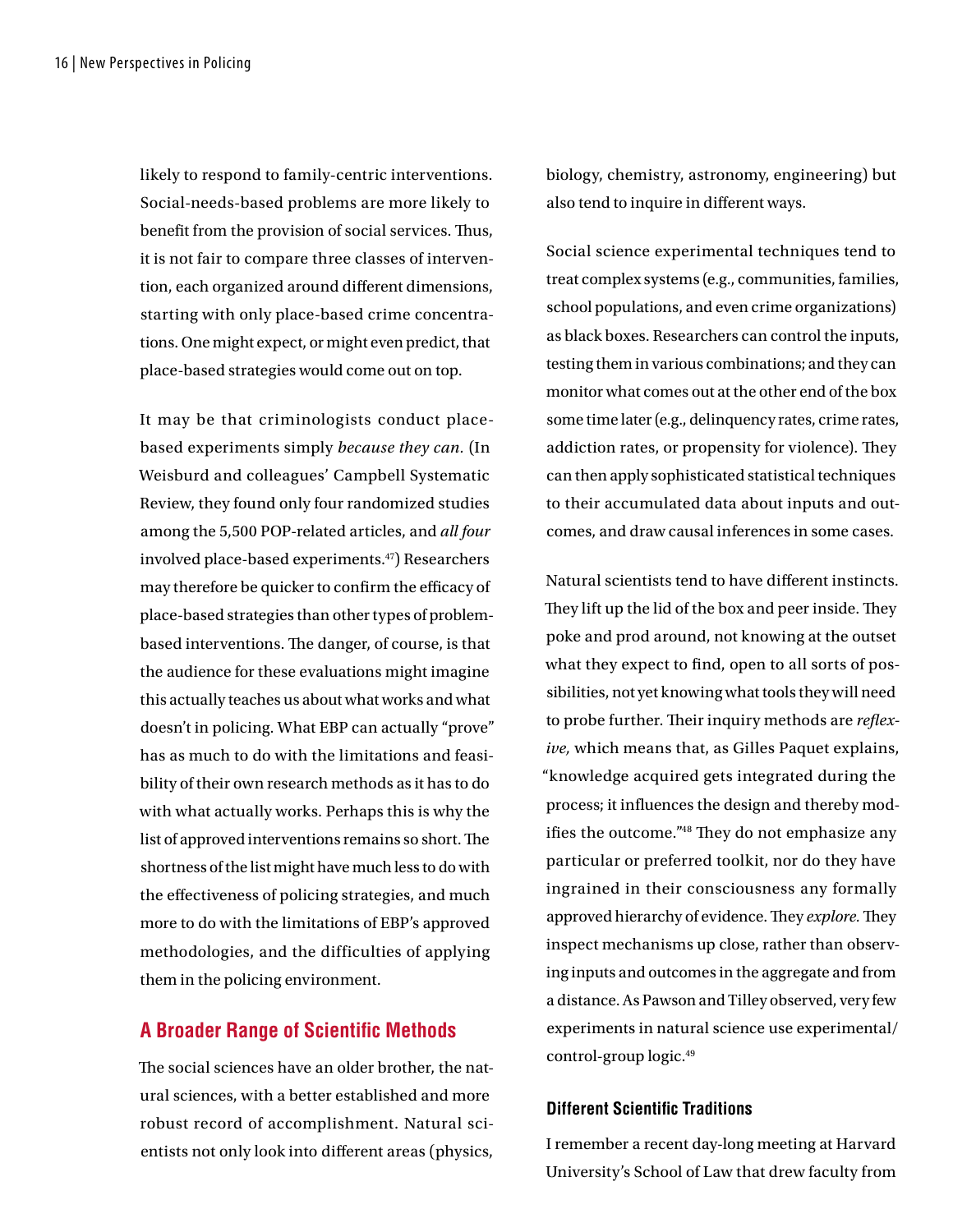several of Harvard's schools and from many dis- ciplines. The subject was addiction and addictive behavior, particularly among juveniles, and the effects that various early childhood programs might have on addictive behavior exhibited later in life.50 For the first hour or so of the meeting, the social science researchers held sway, describ- ing this study and that one, and what they could studies (which were contradictory in some areas, and generally inconclusive in the aggregate). The moderator invited Jack Shonkoff (Professor of Child Health and Development, and Director of the Center on the Developing Child at Harvard University), who had been quiet until that point, to comment. His first words were: and couldn't tell from the collection of available

 I wouldn't start with program evaluation. Nor would I start by talking about early preventive programs. I'd start with the science, and what we know about early brain development.

 Professor Shonkoff and a colleague, Charles Nelson (Professor of Pediatrics), proceeded to explain to the group what they knew about the plasticity of the brain and the effects of toxic levels of stress during early childhood. Through intensive use of brain scans, the pediatric neuro- science community had been able to watch over time the different effects of too much stress, too little stress, and healthy levels of stress during the early years of childhood, when the patterns of synapses within the brain are still being formed. Natural scientists and medical experts know the value of program evaluation, but they draw on a much broader repertoire of inquiry techniques.

 Ernest Nagel, in *The Structure of Science,* points out just how much has been learned by the human race through lay inquiry, careful obser- vation, creativity, exploration, experimentation, trial and error, and incremental adjustment.

 Long before the beginnings of modern civilization, men acquired vast funds of information about their environment. They discovered the uses of fire and developed skills for transforming raw materials into shelters, clothing, and utensils. They invented arts of tilling the soil, communicating, and governing themselves. Some of them discovered that objects are moved more easily when placed on carts with wheels, that the sizes of fields are more reliably compared when standard schemes of measurement are employed, and that the seasons of the year as well as many phenomena of the heavens succeed each other with a certain regularity.51

 Charles Lindblom pushes a little harder and questions whether we actually need social sci- sciences and engineering, he proposes as a stark contrast, are many and obvious: ence at all. The accomplishments of the *natural* 

 Yet the troubling possibility persists that with no or only a few exceptions, societies could perhaps continue to go about these and other activities if social scientists vanished, along with their historical documents, findings, hypotheses, and all human memory of them. …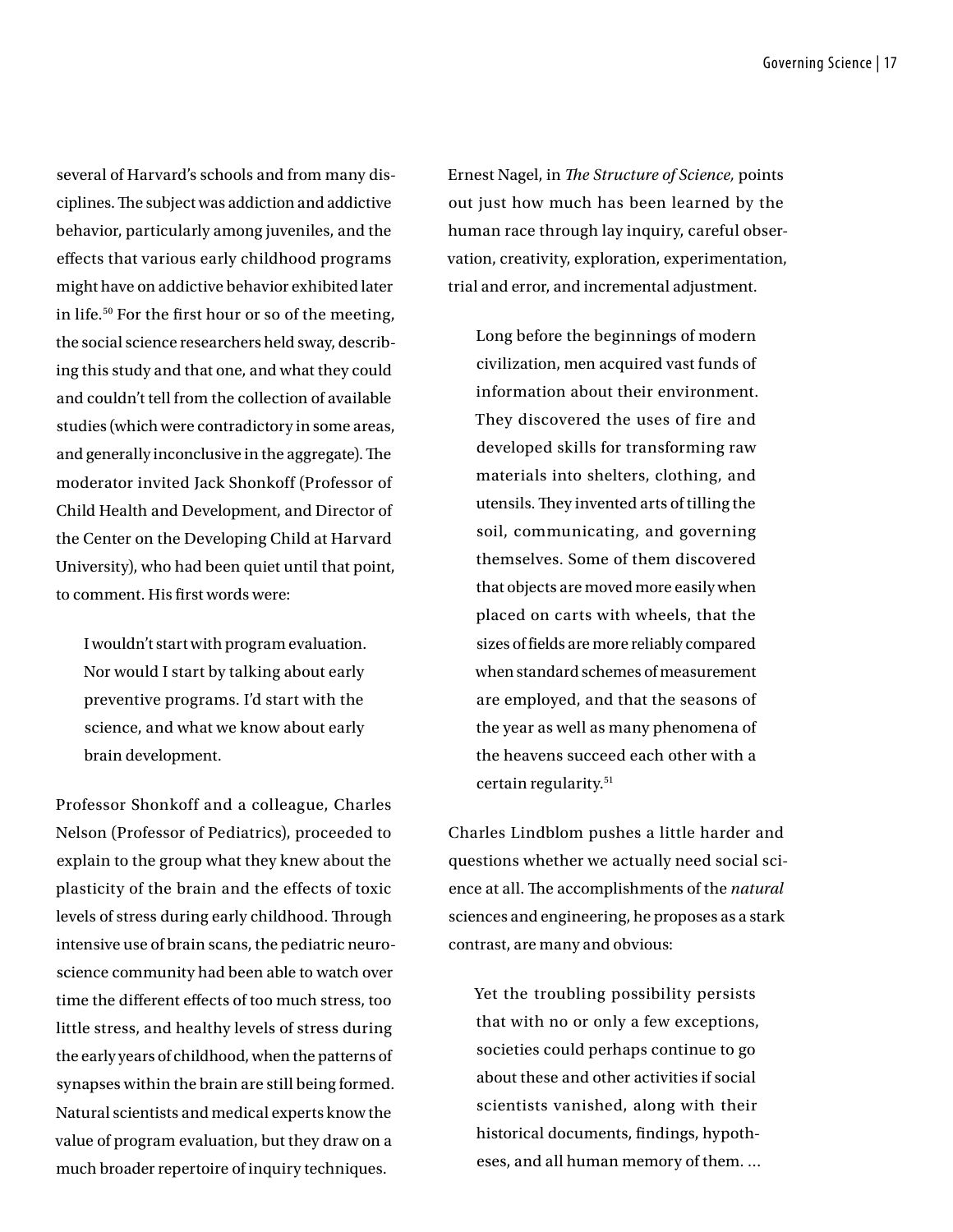The disappearance would presumably in some ways render social tasks more dif- ficult, but perhaps in no case render any existing social task impossible, as would the disappearance of any one of many contributions from natural science and engineering. The value of social science to social problem-solving remains clouded to a degree that would shake any social scientist's complacency.52

 My purpose in quoting these rather pointed argu- ments is not to dismiss the relevance of social science research methods to policing but, rather, to press the point that social scientific experiments and evaluation constitute a relatively small and very particular subset of the relevant inquiry toolkit.

 We should at least consider which *natural science*  inquiry methods might turn out to be relevant or important for policing. A great many of them, I would suggest. Most of what we know about social problems and most of the knowledge already accu- mulated by police stems from the mindset and methods of natural science inquiry — observation, inspection, investigation and diagnosis, leading to the development of ideas about the scope, nature, and dynamics of various dysfunctions and break- downs in the social order. Even in policing, natural science inquiry methods have a better established and more robust record of accomplishment than social science's experimental methods.

 Some sociologists and criminologists might com- plain that this is unfair and might protest that they themselves use many of the methods of natural sci-ence inquiry, even when examining social issues.  Indeed, some of them do. Many social scientists and reporting, synthesis, evaluation, hypothesis development and testing. Many of them have an attitude of professional curiosity, conduct care- ful observations, compile descriptions, construct stories and derive meaning, offering insights that others may then accept or reject. engage in field research, case studies, observation

 However, an *elite* emerges within the discipline: the *randomistas,* as they are known in the field of development economics.<sup>53</sup> They argue that one cannot possibly know anything for sure without a random- ized, controlled experiment. They set the standards for professional inquiry so high, and focused on such particular methods, that they then become the ones uniquely qualified to make determina- tions. They explain carefully to their peers, and to the rest of the world, why more casual or unstruc- tured methods provide no substitute, and how most people therefore really don't know anything for sure.

 In this sense, regrettably, EBP is in danger of devel- oping as an *elite* science. Many of its proponents are thinly disguised *randomistas,* and some have no disguise at all. They focus on the most demanding levels of proof, view lay inquiry as poorly structured and therefore invalid, and claim the monopoly right to govern operational decisions in policing. Whatever progress had been made — when social scientists learned to embrace a broader range of natural science methods — is swiftly undone when the *randomistas* produce their hierarchy of evidence and draw threshold lines across it. They leave virtually all of the natural science inquiry methods below the line, effectively demoting them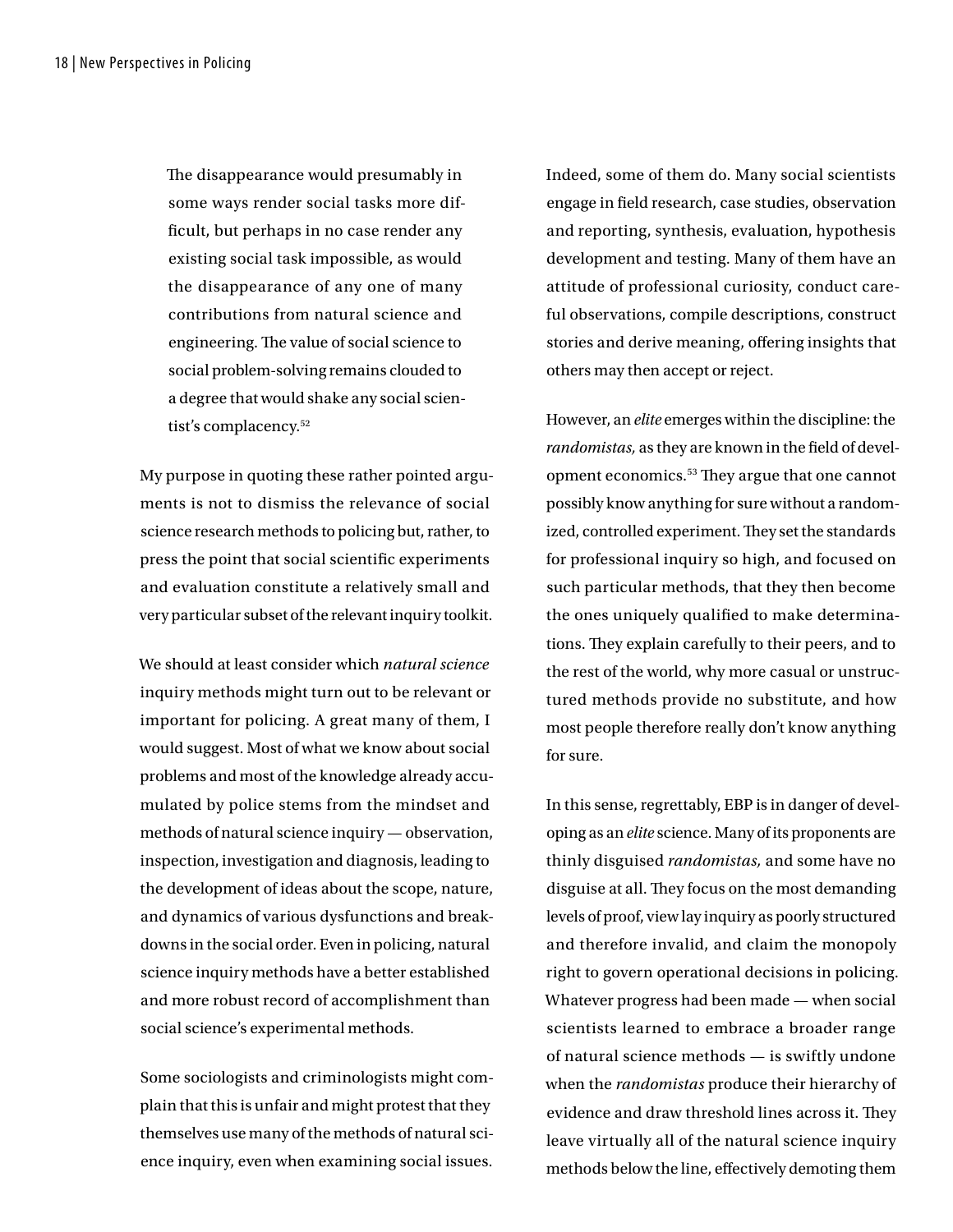to the unacceptable category, for which there is no place within their "elite (social) science."

### **EBP's Scientific Methods Scale**

 The EBP movement has developed a five-level hierarchy, which they call a *scientific methods scale.*54 Randomized controlled experiments belong at the highest level (tier 5), whereas mere correlations belong at the lowest level (tier 1). The threshold for acceptability is drawn at tier 3, where experimental designs include "mod- erate statistical controls" such as comparisons between control and treatment groups and between pre- and post-treatment:

 Programs coded as working must have at least two "level-3" to "level-5" evalu- ations showing statistically significant and desirable results and the preponder- ance of all available evidence showing effectiveness.<sup>55</sup>

 Hence, police programs will only be deemed *proven* if multiple independent studies have confirmed their effects. To be valid, the con- tributing "experiments and quasi-experiments should include large samples, long follow-up periods, follow-up interviews, and provision for an economic analysis."56 EBP has also declared some willingness to consider findings from *meta- studies,* which compile volumes of data from mul- tiple sources as an alternative to designing new experiments from scratch. To be acceptable, such studies must be extensive and suitably sophisti- cated. Such stringent specifications will surely have the effect of keeping "acceptable methods"

 beyond the capabilities of ordinary mortals and thereby guaranteeing a stream of social science research funding for decades to come. EBP has set its thresholds, and the vast majority of ordi- nary "lay inquiry" and natural science methods fall short of it.

 Above EBP's threshold line (in terms of acceptable methods for establishing program effectiveness) domized), meta-studies, and a miscellaneous collection of other sophisticated program eval- uation techniques. Social scientists have one other favorite tool — regression analysis — used not so much to determine causality (as it mostly establishes correlations rather than causal linkages) but used at an earlier stage of inquiry to identify *factors* that might exert significant influence on specific *outcomes.* Identifying such factors, of course, could lead eventually to clues about potential interventions and policy effects. However, there would normally be a lot of ad hoc probing, prodding, and messy experimen- tation before a regression finding (establishing the significance of one factor or set of factors) Nevertheless — and perhaps because of the sophistication and apparent ubiquitous applica- bility of the tool — regression analysis also seems to have earned a place in the social science elite's lie controlled experiments (preferably rancould be translated into an intervention design. preferred toolkit.

#### **Other Ways of Knowing**

 Perhaps it is worth bearing in mind that Sir Isaac Newton established the laws of motion and elasticity without using any of these preferred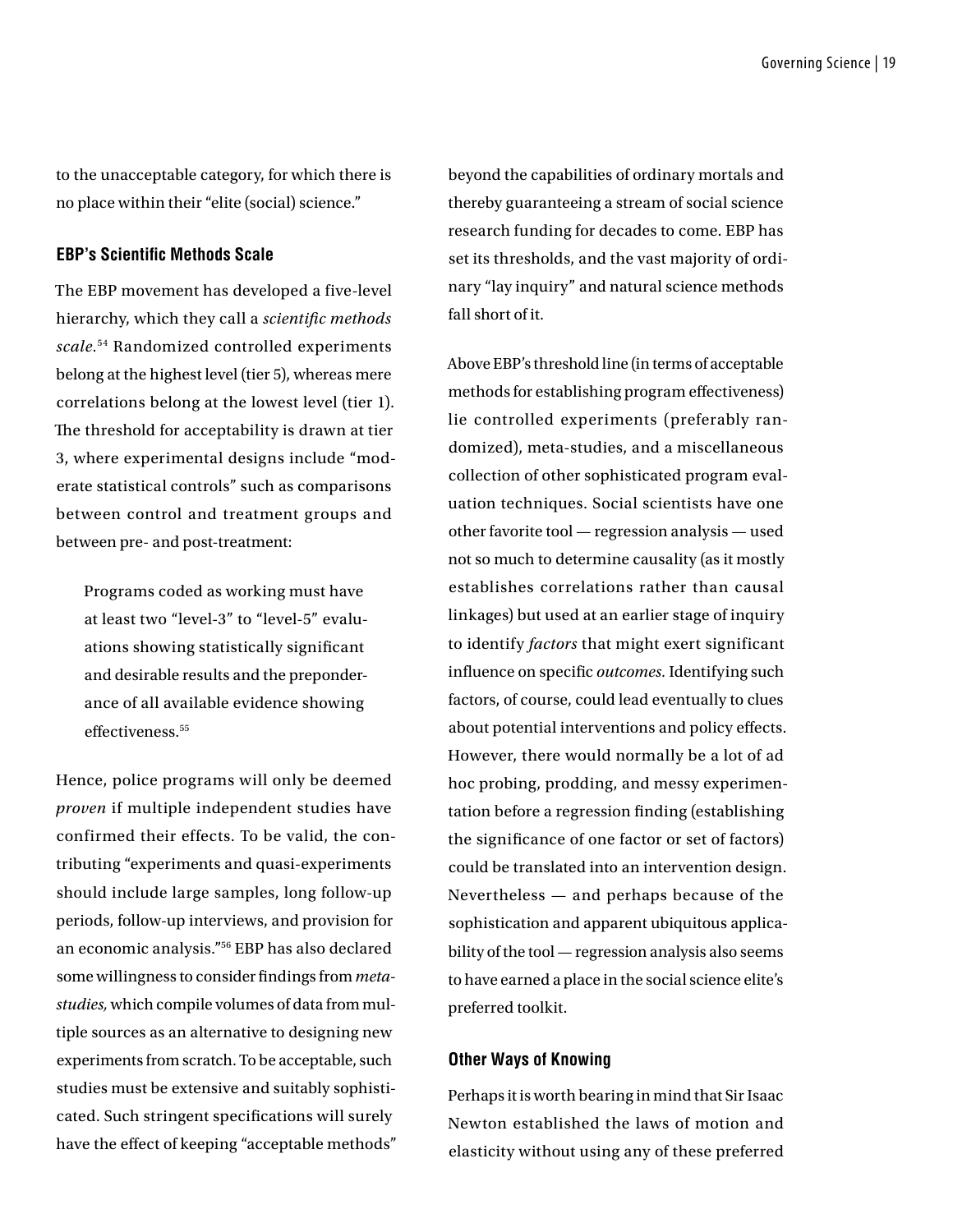methods. Using his trademark combination of sci- entific curiosity and creativity, he first estimated the speed of sound in air by clapping his hands at one end of a walkway in Neville's Court (Trinity College, Cambridge) and measuring the interval between the clap and the echo returning from a wall at the far end of the courtyard. Having no stopwatch, he synchronized the swing of an adjustable-length pendulum to match the delay and later computed the period of the pendulum. He surely conducted experiments. He did so to test the theories that he developed to explain the observations that he so carefully made. Observation begat theories, and theories begat further observation. His experi- ments were not randomized, nor controlled, and involved no meta-analyses nor regressions.

 Perhaps it is also worth bearing in mind that the vast majority of modern medical knowledge has accumulated without the use of this elite tool- kit. Yes, specific remedies are now tested through randomized clinical trials, but medical students first learn anatomy and are required to dissect a cadaver as part of their training so that they can see how the human body is put together. They learn how the musculo-skeletal system works, then the cardio-pulmonary system, the endocrine system, the nervous system, and so on. Next, they learn about the myriad ways in which physiological fail- ures can occur. During their training, they talk to hundreds or thousands of patients with various symptoms and conditions. They do most of this learning by using their own eyes and ears, aided by microscopes, stethoscopes, scanners of one kind or another, patient interviews and examinations, and lab tests galore.

 Only at a very late stage, when the medical com- munity wants to check the efficacy of one treatment protocol compared with another, in relation to a specific condition or diagnosis, does it turn to con- trolled experiments. When it does, medicine has many advantages over policing. Throughout the world, the human body works basically the same way and is subject to common modes of failure or dysfunction. (The same is not true for societies, communities, neighborhoods or crime problems).<sup>57</sup> These medical failure modes are finite in number ses (not true for policing problems). For any one diagnosis, there are at least thousands of cases, if not millions (not true for policing problems). For clinical trials in medicine, hundreds or thou- sands of patients can generally be identified who also satisfy any additional demographic filters that experimenters may choose to apply. and have already been codified as a list of diagnonot only share the same underlying diagnosis but

 Modern medicine generates numerous clinical tri- als, in part, because of the interests of corporations. Manufacturers of drugs and medical devices have powerful incentives to overstate the effectiveness of their products and to press those claims on doctors and patients alike. Regulators (such as the U.S. Food and Drug Administration) require manufacturers to supply evidence from clinical trials before grant- ing approval for new products or certifying new uses for them. Stringency in testing seems natural and appropriate in such circumstances, given the commercial incentives in play.58

 Randomized studies turn out to be easier to run, as a practical matter, for drugs than for other types of medical intervention. The administration of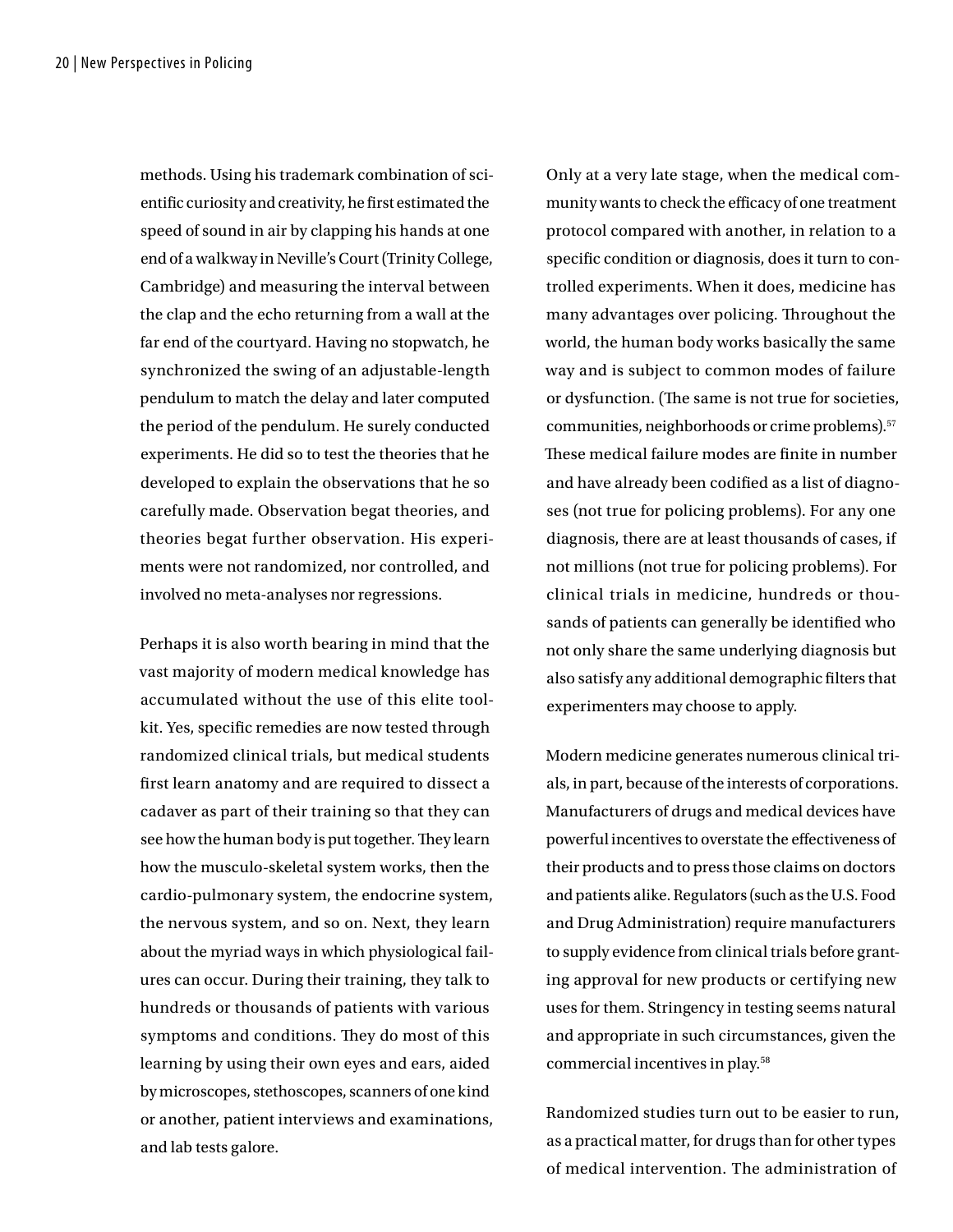drugs is relatively easy to standardize. As medi-cal researchers have pointed out,

 [T]here is a lack of generalisability once we move away from drugs to manual interventions. For example, difficulty in devising practice policies in surgery features of a particular patient (obesity, anatomy, quality of tissue), the particu- lar surgeon, and various external factors (equipment available, competence of arises because decisions depend on the assistants).59

 What is true for surgery is most certainly true for policing, with little prospect of precisely replicat- news, in medicine, is that for pharmaceuticals — an area where commercial propositions deserve the most careful scrutiny — the treatments hap- clinical trials feasible. ing interventions across jurisdictions. The good pen to be relatively generalizable, which makes

 It may be good news for policing that there are relatively few commercial interests at stake in advancing one crime prevention strategy over another. We should certainly beware those cases where specific commercial products are closely associated with specific policing strate- gies or tactics (as may be the case with the recent emergence of *predictive analytics,* the adoption of technical products such as Tasers and partic- ular types of firearms, body armor or vehicles). Such circumstances demand heightened skep- ticism, closer scrutiny and stricter evaluative standards. There do not appear to be any par-ticular commercial interests behind problem- or

 community-oriented policing, so expensive research to safeguard against commercially motivated and overblown claims of effectiveness probably are not needed in these areas. Lower levels of evidentiary support for these strategies might serve the profession perfectly well.

### **Natural Science Inquiry Methods in Policing**

 Does the police profession use the equivalent of natural science inquiry methods? Absolutely. I would suggest that crime analysis, intelligence investigative field-craft and general surveillance techniques all fall squarely into this category. These are the ordinary processes of discovery, structured and unstructured, through which police find out what is happening, and why, and begin to explore how best to intervene. Such methods can be more or less sophisticated, of course, and they can be very sophisticated indeed without involving any of the tools from EBP's elite toolkit. Moreover, police and scholars can col- laborate closely and productively around such analysis, intelligence-gathering, investigations, methods.

 The Boston Gun Project provides an obvious example of such a collaboration. Three Harvard scholars worked closely with Boston police and other agencies to find the causes of escalating juvenile homicide rates in Boston and figure out what might be done. They were given some hypotheses, developed more of their own, and tested these hypotheses by talking to street work- ers, gang members, and anyone else who could provide useful insights. They inherited one par-ticular theory — that the violence was fuelled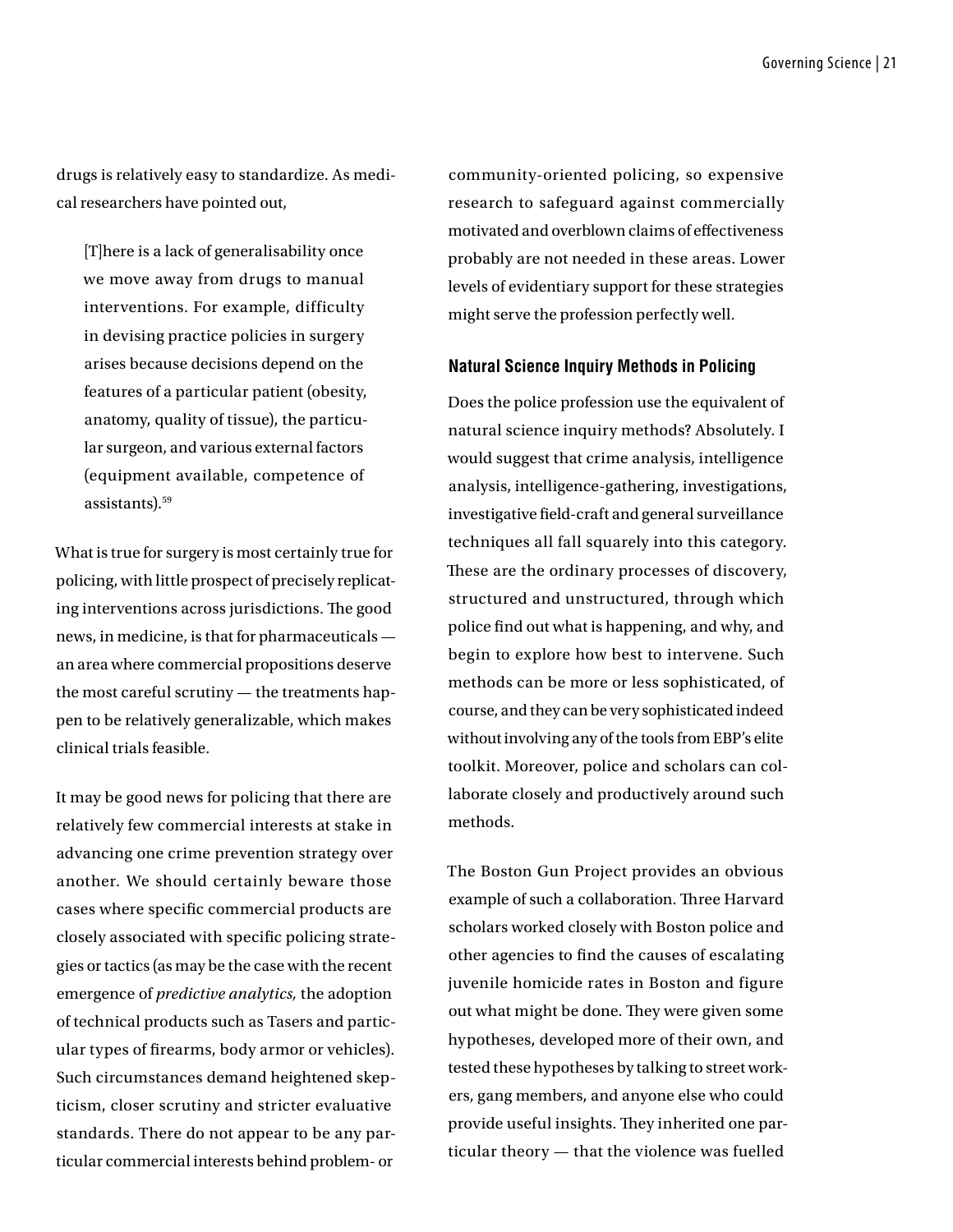by an uncontrolled supply of guns from southern states. They checked out that theory by tracing guns used in past homicides back to their point of first sale. What they found out (most of the guns used in homicides were sold first in Massachusetts and were relatively new when used) demolished that theory, and the team quickly abandoned it. Next, they searched for new ideas, listening carefully to a broad range of players. Like natural scientists run- these researchers moved back and forth constantly between data analysis and street-level inquiry, each form of investigation informing, enriching and redirecting the other. Eventually, "the struc- ture of the knot" came into focus, and its internal dynamics became clear. The researchers and their police partners saw clearly the structure of the 61 gangs, the patterns of established gang "beefs," and the role played by peer pressure within the gangs when it came to violence. Finally, once they under- stood the structure of the problem, the project team devised a tailor-made strategy to reverse the effects of peer pressure within the gangs. ning back and forth between the lab and the field,

 What did these researchers *not* do? For this project, they did not conduct any randomized experi- ments, perform any meta-analyses, nor did they use regression analysis. The entire project was set up and funded (by NIJ) as a problem-solving demonstration project, not as a program evalu- ation or criminological research project. In fact, there was no formal experimental structure for the project, which may leave the EBP community won- dering whether or not Operation Ceasefire really worked, or whether the 63 percent reduction in the youth homicide rate,<sup>60</sup> which quickly followed

 implementation of the Ceasefire strategy, was merely some kind of fluke.<sup>61</sup> Maybe, several years later, EBP scientists will come up with some method to confirm (subject to their own standards of evi- dence) that Operation Ceasefire actually saved lives. Even if they do, we should be grateful for all the lives that will have been saved in the meantime.

 What a shame it would be if this type of coopera- just because this partnership used nothing from the toolbox of elite science. What a shame it would be if the many forms of analysis this team (and others like them) employed along the way, when unraveling a serious crime problem, were deemed unsatisfactory. What a tragedy if operational polic- ing ever had to wait for social science to catch up. tion between police and scholars were not valued,

 Because some social scientists use natural sci- run controlled experiments, drawing a sharp line separating the two sets of research methods is somewhat problematic. However, distinguishing the much smaller set of social science methods approved by the EBP elite from all other scientific methods is actually much easier, simply because the preferred toolbox is so small and its contents quite easily enumerated. ence methods, and natural scientists occasionally

## **Data Analysis and Pattern Recognition in the Natural Sciences**

 Some may make the mistake of assuming that natu- ral science methods look only locally, through the microscope or by way of lab tests, at one object at a time; and that any methods involving analysis of large data sets (such as crime analysis) must obvi-ously belong to the social sciences. This is plainly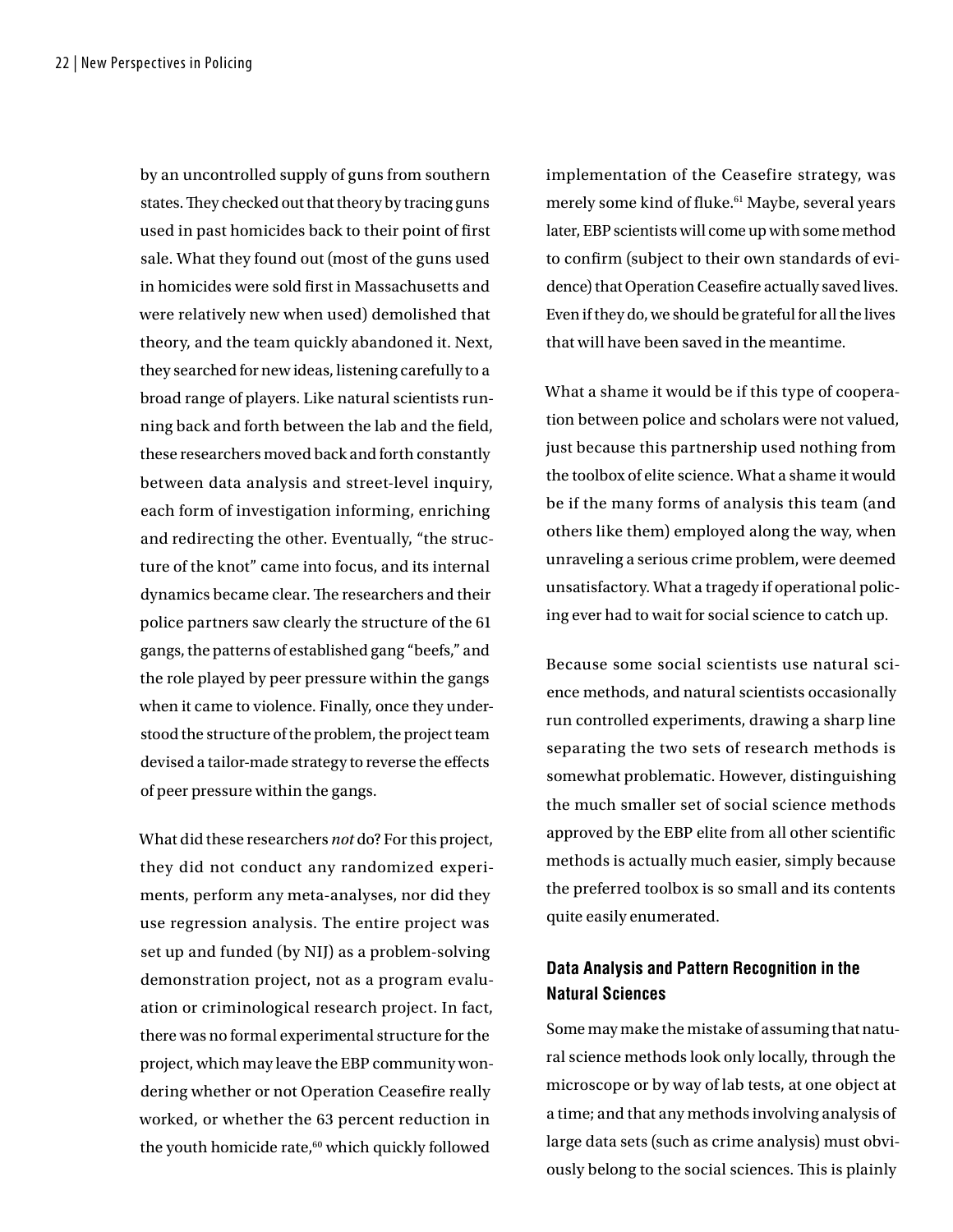wrong. The entire field of *pattern recognition*  techniques, for example, aligns better with the instincts of natural scientists than with those of social scientists. Fraud detection algorithms (which operate across massive databases of finan- cial and transactional data) have nothing to do with program evaluation or controlled experi- mentation, and everything to do with searching for anything strange that might be there and exploring the nature of anything that appears.

 Nicholas Christakis (Professor of Medicine and Medical Sociology at Harvard Medical School) explores the mechanisms through which dis- ease or health effects are transmitted through social networks. Through the application of net- work analysis and other analytic methods, he has shown, for example, how obesity can be transmit- ted through social ties as individuals influence the attitudes and behaviors of family and friends around them. Christakis reports that the advent of social networking sites such as Facebook have presented researchers in this area enormous repositories of data, electronically available and ripe for analysis. His use of them is highly sophis- ticated, deeply scientific and analytical in nature. Nevertheless, his instincts align more with the mindset and methods of investigation and explo- ration rather than program evaluation, hence more with the habits of natural scientists than those of social scientists.62 In a recent interview with *Harvard Magazine,* Christakis explained the significance of natural curiosity and open- mindedness, coupled with a broad range of analytic instruments, in finding out how things work. He applies the same mindset, he implied,  when exploring terabytes of social network data as Galileo employed when he peered through his telescope to fathom the structure of the heavens:

 In some ways the availability of these new kinds of data is like what the micro- scope was to Van Leeuwenhoek or the telescope to Galileo. When the telescope was invented, Galileo just started looking at stuff. He looked at the moon and he saw mountains. He looked at Jupiter and found moons encircling it. He looked at the sun and found sun spots. There's this huge part of science which is just about careful observation and curiosity about the world.<sup>63</sup>

 This "huge part of science" routinely dwarfs social science in making contributions to knowledge. It would be strange indeed if Galileo and Newton, who have taught us so much about the way the universe works, were deemed not to have engaged in "high science" simply because their methods did not rely on randomized experiments or pro-gram evaluation techniques.

 There is no prima facie reason why the ratio of natural science methods to social science meth- ods applicable to policing should differ markedly from this ratio in other areas. One can obtain a rough sense of where that ratio lies, in general, by comparing the rate at which new articles are abstracted into various academic citation indices. For the United States, the rate at which articles are being added to the general science citation indices runs at roughly five times the rate at which articles are being added to equivalent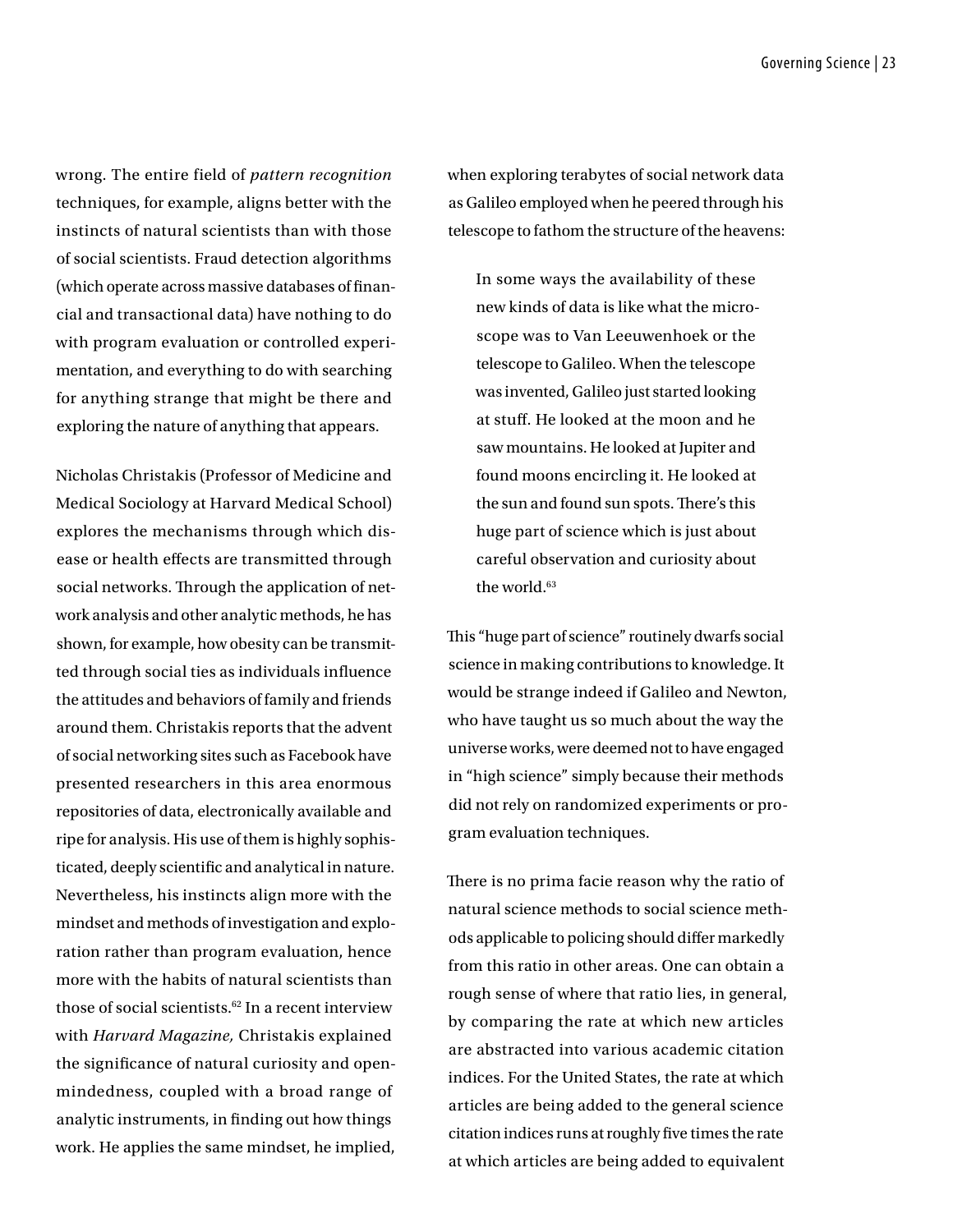social science citation indices.<sup>64</sup> Across a range of industrialized nations, this ratio varies between 5:1 and 10:1. In other words, social science may account Given that the elite toolbox and preferred methods of EBP represent a relatively small subset of the half — then it might be reasonable to guess that EBP should represent no more than 5 to 10 percent of the investments the police profession could usefully make in scientific inquiry. From this perspective, the notion of EBP playing a central or dominant role in the relationship between police and scholars begins to look woefully unbalanced. for no more than 10 to 20 percent of new science.<sup>65</sup> overall social science toolkit — certainly less than

 Weisburd and Neyroud do mention the natural sci- these together under the general rubric of *devices*  or *technologies,* which they say the police are much too eager to adopt. They virtually ignore natural science inquiry mechanisms, normally the larger piece of the scientific pie. W&N do briefly mention crime analysis, commenting positively on some recent advances in its sophistication and versatil- ity. However, they do not seem to seize on crime analysis (as I believe we should) as an example of a different type of science that is more directly rele- vant to operations. W&N observe little "involvement between scientific work in universities and the work of crime analysis in policing."66 Specifically, they ences and engineering, in passing, but they lump complain:

 Police departments do not … encourage their scientific staff to publish in scientific journals in criminology; indeed, they gen- erally discourage them … . Science in this sense is not a part of large policing centers.

 The implication of this is that the scientific quality of crime analysis units is often relatively low.67

 In other words, W&N suggest that crime analysis should involve the same type of analytic sophisti- cation as criminological research, and any crime analyst worth his or her salt should be publish- ing studies in scientific journals. On this point, as on so many others, W&N seem to equate sci- significance of inquiry and analytic methods that are perfectly valuable for diagnosing crime prob- lems and guiding operations but lie well outside the realm of evidence-based policing and criminologience with criminological research and ignore the cal research.

 It is quite a different thing to make the police pro- fession "an arena of evidence-based policies"68 rather than a sophisticated user of scientific meth- ods. Conflating these purposes may well serve to elevate the status and interests of social scientists but would be disastrous for police. To set things more properly in balance, one might surmise that evidence-based policing, because it is unlikely to meet more than 5 percent of the police profession's overall scientific needs, should probably receive no more than 5 percent of the funding for police sci-ence and a commensurate level of attention.

 If such a rule seems remotely reasonable, then the police, along with their scholarly supporters, will need to make a serious commitment to figuring out what mix of investments should constitute the remaining 95 percent of the science agenda because, so far, we have heard less about this part. It is not too hard to identify some of the priorities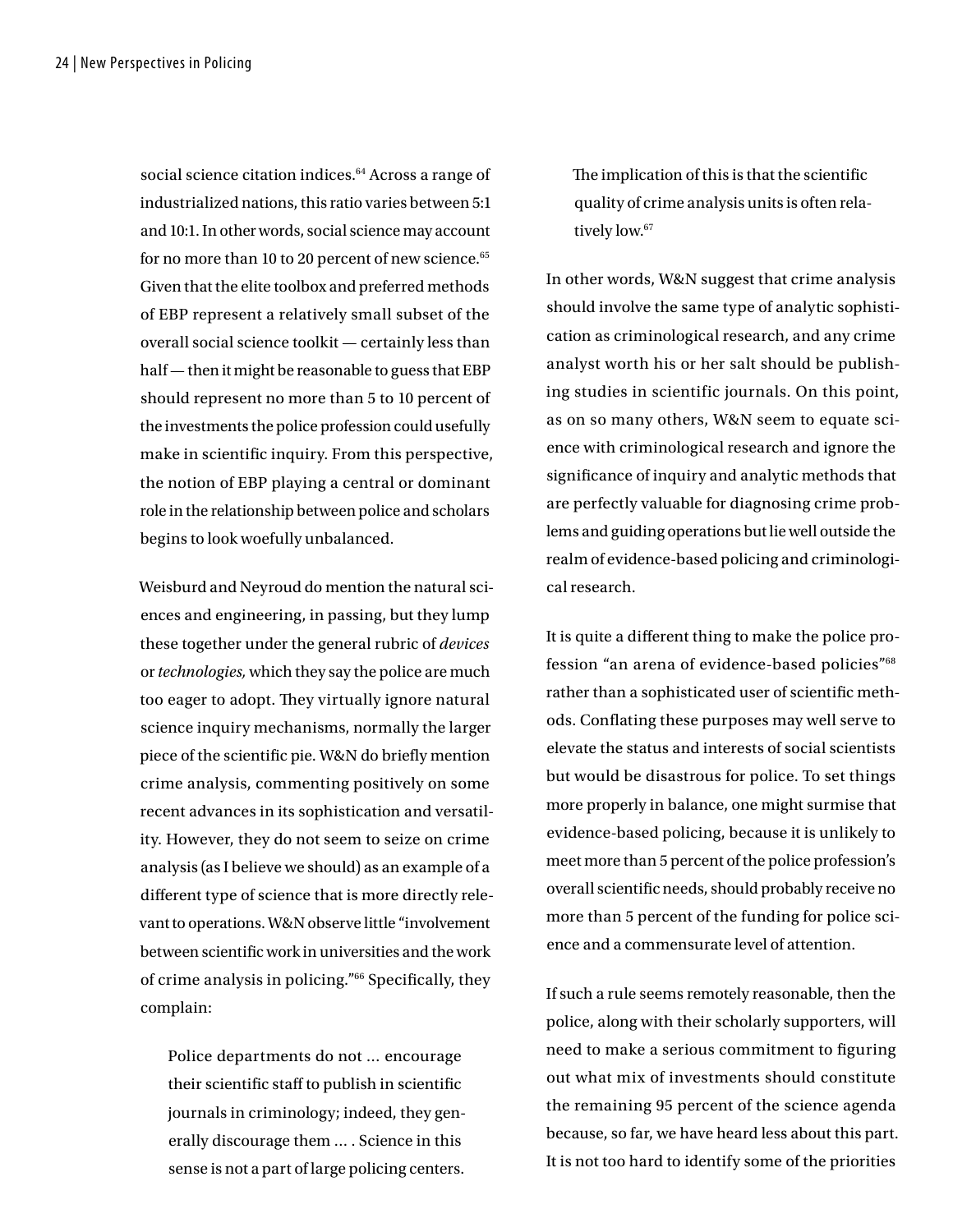in this space. The police profession, aided by the scholarly community, should:

- ● Aim to broaden the range of crime analysis techniques available, beyond the narrow traditions of spatial analysis and CompStat. We should help police understand that problems come in a daunting array of shapes and sizes, and help them to develop the broader analytic versatility required to reveal a broader range of problems and bring them into clearer focus.
- ● Learn more about the interplay between data-mining and investigative field-craft, so that macro-level analysis and micro-level examination can each inform, refocus and as police seek to identify and comprehend the complex phenomena they confront. complement the other in a continuous cycle,
- ● Continue to develop intelligence analysis techniques versatile enough to assess local, regional, national and international crime problems (because the security threats that confront police continue to diversify and vary considerably in scale).
- ● Develop a clearer vision of what might constitute *analytic vigilance* for the profession, learning to avoid "failures of imagination," knowing how much time and resources to spend on looking, and knowing how to look, even when there might be nothing to find.
- ● Explore and import a much broader array of pattern recognition techniques to help police spot emerging, invisible and unfamiliar problems earlier and more reliably.
- ● Define and refine the (several) supporting roles for data analysis, measurement and monitoring during the different phases of the problem-solving process.
- ● Invest in the quality of analytic support available to operational policing and dramatically increase the availability of analytic services throughout departments.
- ● Continue the drive to elevate crime analysis and intelligence analysis to the status of a profession,<sup>69</sup> taking care to prevent this emerging discipline from being confused with (or captured by) criminology or the social sciences.

 All of these investments would be deeply ana- lytical and could draw on diverse streams of scientific knowledge and scholarship.

# **Toward a More Stable and Sustainable Relationship**

 The relationship between academia and the police profession remains tenuous and vulner- able, but significant progress has been made in developing fruitful collaborations of many types. Scholars have worked with police on political management, organizational design, organiza- tional change, police culture, training, enhancing educational standards within the ranks, and developing analytic methods as well as help- Scholars have participated in problem-solving projects, chaired inquiries and commissions and have served extensively as consultants to police ing to develop operational strategies and tactics. executives.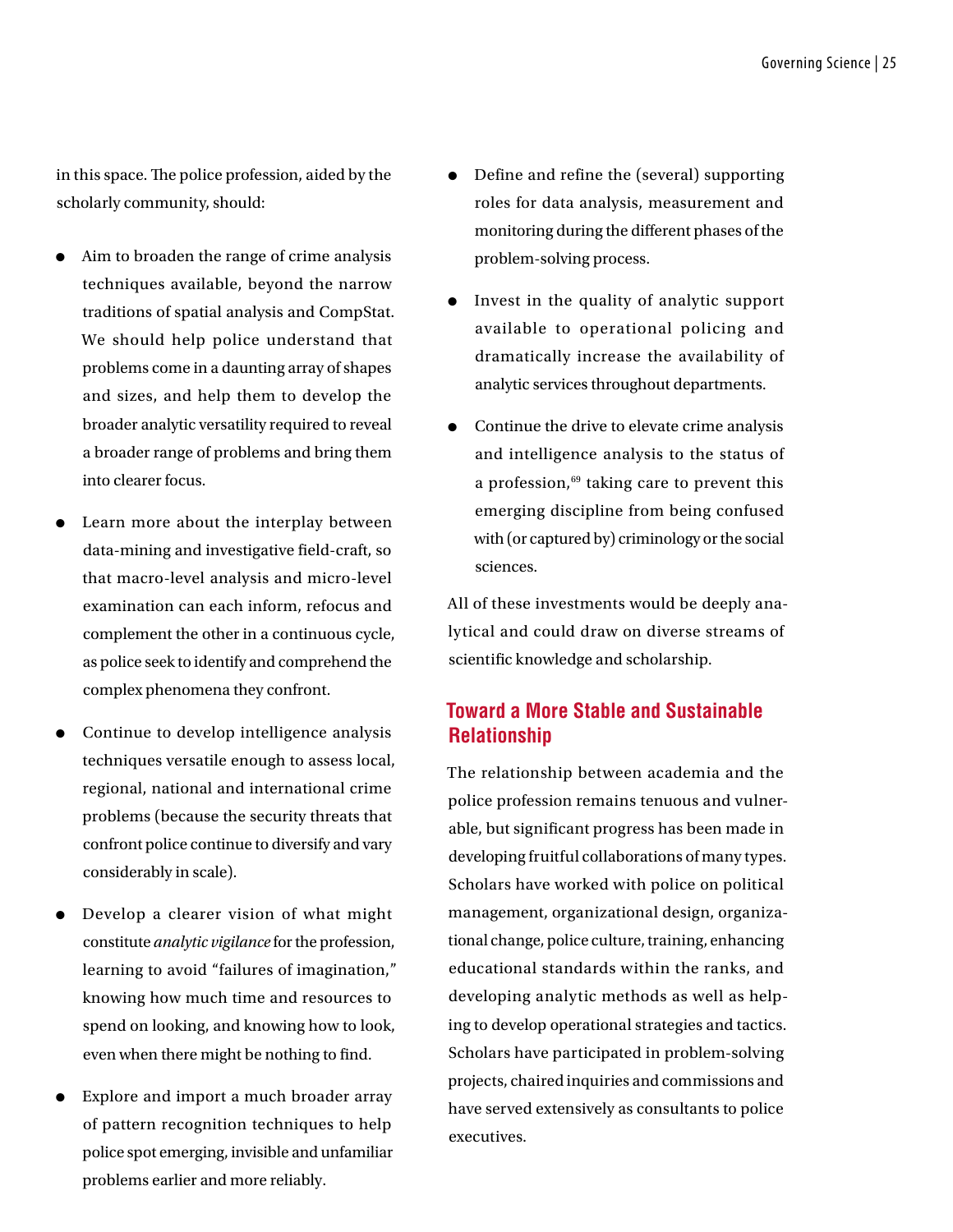All of this is too valuable to jeopardize. Giving evidence-based policing a central position or allow- ing it to dominate interactions between police and academia may stifle the relationship.

 The form of the relationship proposed by propo- nents of evidence-based policing offers virtually no benefits for police. The best they can hope for is that the scientists they have invited in, after firm what police thought they knew already: that an intervention or program the department had pre- viously deployed did actually work. The downside risk for police is much greater. Maybe the research findings will prove to the world that police actions were irrelevant or ineffective and that apparent suc- cesses turn out to be bogus or mere luck. For police managers, what joy! No wonder many executives scratch their heads and wonder why they would the scholars offer police no real help with press- ing operational needs because they have such a short list of approved methods. The scholars bear no responsibility for the consequences of action or inaction and feel no obligation to invent anything useful. They mostly want to *evaluate.*  months or years of research work, will finally conwant to enter into such a partnership. Meanwhile,

 While the benefits for police seem minimal, the costs loom large. Police must proceed more slowly, even in the presence of urgency, in order to satisfy cies must accommodate scholars, providing them access to staff and data, and confronting the legal issues that arise when outsiders are allowed in. Police end up driving the scholars around, keeping them safe, and generally looking after them. Police executives voluntarily subject their own actions the demands of experimental design. Police agen-

 and their officers' actions to scrutiny, dealing with the associated press inquiries and reputational risks. Managers have to persuade their own officers to cooperate with researchers despite their work- loads, beliefs and worries about outside scrutiny — a task made no easier if the scholars use conde- scending phrases such as "high science" and "elite scientists." In addition to all of these costs, W&N now propose earmarking "a significant percentage of [a police department's] budget" for research and evaluation,70 which would exacerbate tensions over resources even further.

 Evidence-based policing does have a place in polic- ing, but it needs to be kept in its rightful place. EBP employs expensive and complex methodologies that need to be strategically deployed. There are many areas of policing where these methods are not, and will never be, relevant or useful. Problem- oriented policing may well be one such area. EBP should recognize that and simply leave it alone.

 There are other areas where EBP's rigorous evalu- ative techniques seem more appropriate. Where police adopt programs or methods that are expen- sive, long term, potentially permanent — and which are deployed in a sufficiently standardized way grams with a reasonable degree of rigor may well major programs, EBP may deliver some value. Then again — given the substantial difficulties involved in conducting controlled experiments within a policing context — EBP might extend its disap- pointing track record, offering valuable insights few and far between. across many departments — evaluating these probe important.<sup>71</sup> With respect to a small number of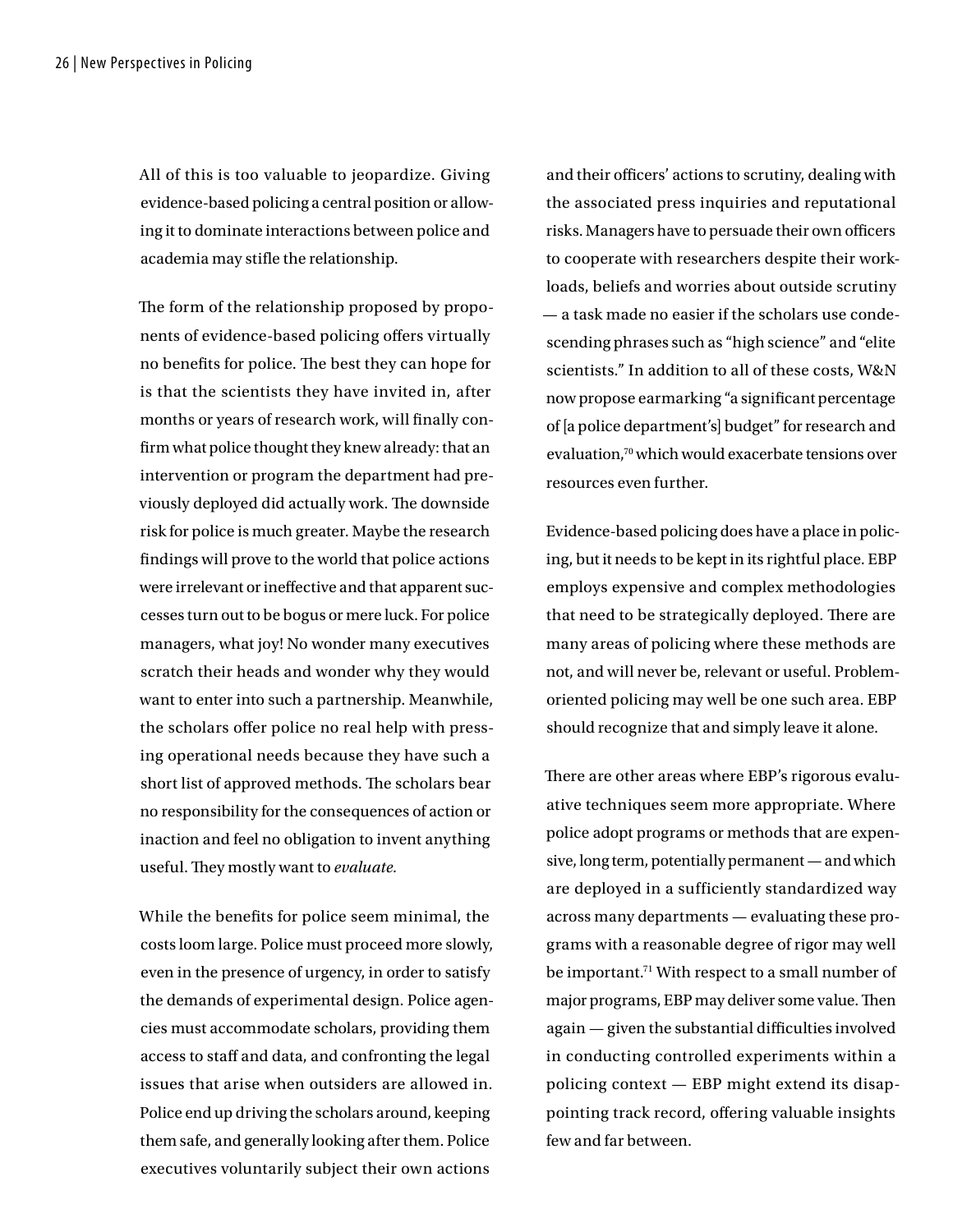The profession should not overlook the many other useful contributions that scholars can make and that science can offer. There are many other science methods, that need more urgent develop- ment within policing. These are more relevant to the bulk of operational policing challenges and should take priority among science investments at this time. forms of scientific inquiry, more akin to natural

 In closing, consider W&N's key question, "How can we move police science to a central place in the policing industry?"72 Preferably by under- standing the particular and limited contributions that social science research methods can make to operational policing, and by embracing a sub- stantially broader range of investigative, analytic, inquiry and intelligence techniques more gen- erally suited to the operational demands of the profession.

## **Endnotes**

 1. Weisburd, David and Peter Neyroud, "Police Science: Toward a New Paradigm," paper of the Second Harvard Executive Session on Policing and Public Safety, Washington, DC: National Institute of Justice, 2010. NCJ 228922.

2. Ibid., p. 2.

- 3. Ibid., p. 3.
- 4. Ibid., p. 3.
- 5. Ibid., p. 3.

6. Ibid., p. 4.

 7. Ibid., p. 12. 8. Ibid., pp. 6-7. 9. Ibid., p. 7. 10. Ibid., p. 1. 11. Ibid., p. 1. 12. Ibid., p. 16, table.

13. Ibid., p. 5.

 14. Weisburd and Neyroud have claimed, in response to initial drafts of this paper, that their paper presents a broader view of *police sci- ence* and a more nuanced view of the proposed relationship between scholars and police than we normally hear from the champions of EBP. Indeed, they do mention in passing, and label as *scientific methods,* a considerable range of innovations in technology and analysis, includ- ing problem-oriented policing, CompStat, intelligence-led policing, and crime analysis more generally. Nevertheless, they use the phrase *evidence-based* no less than 23 times (followed by  *policing, practice(s), policy(ies), model, approach, profession, research,* and *science*) and state rather plainly in their opening sentence that the goal is to make policing "an arena of evidence-based policies." W&N refer to the type of science that the police profession needs as an "elite" science level" science (p. 15). These characterizations echo EBP's emphasis on professional social- scientific evaluation techniques and scholarly criminological research. Thus, the W&N paper (p. 13), a "blue chip" science (p. 14), and a "high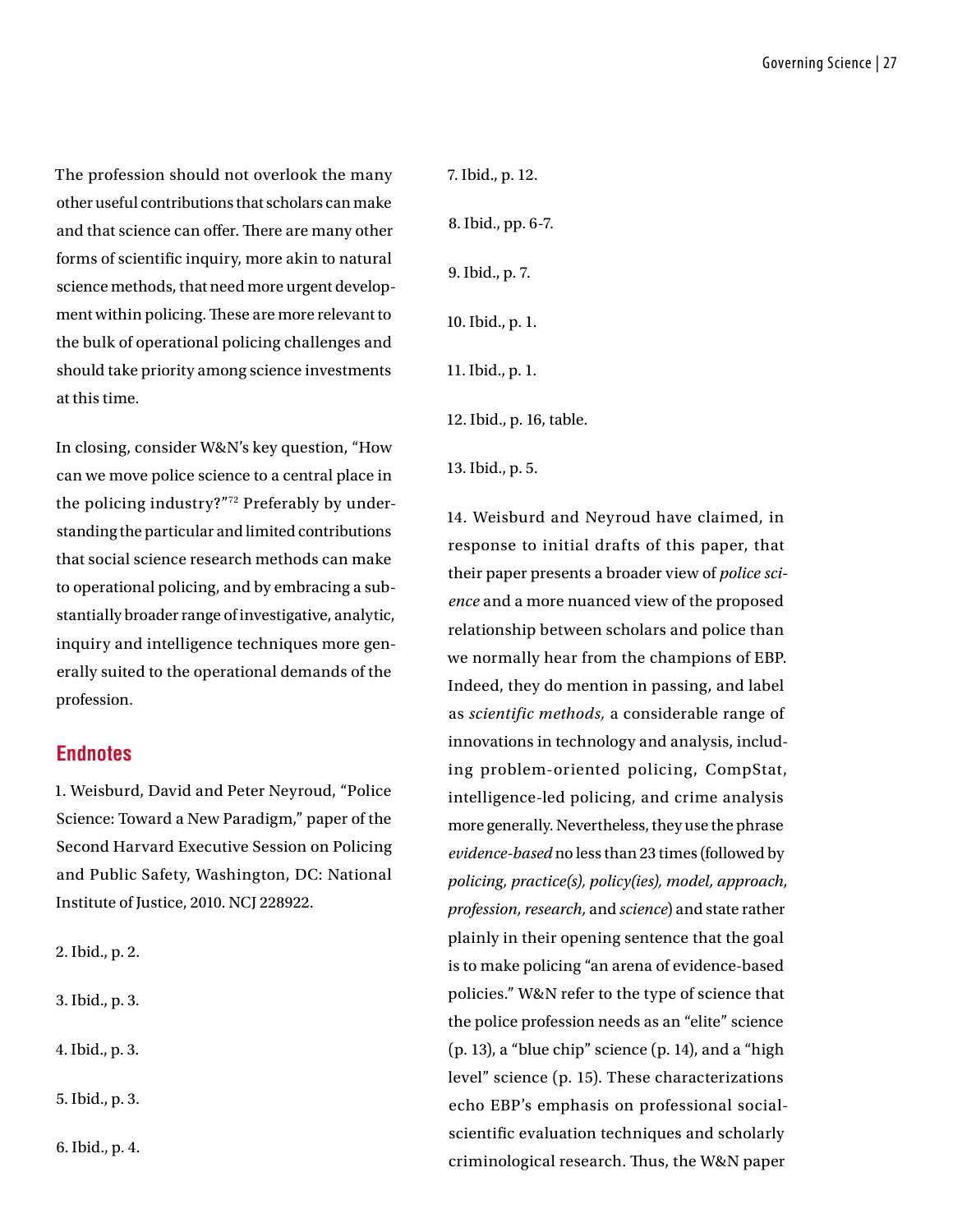seems closely aligned with the core themes of the evidence-based policing movement.

 15. Sherman, Lawrence W., "Ideas in American Policing: Evidence-Based Policing," Washington, DC: Police Foundation, July 1998, p. 3.

#### 16. Ibid., pp. 3-4.

 17. Lindblom, Charles E., *Inquiry and Change: The Troubled Attempt to Understand and Shape Society,* New Haven, CT: Yale University Press, 1990: preface, vii.

#### 18. Ibid., p. 11.

 19. Moore, Mark H., "Improving Police Through Expertise, Experience, and Experiments," in *Police Innovation: Contrasting Perspectives,* ed. David Weisburd and Anthony Braga, Cambridge, England: Cambridge University Press, 2006: 325.

 20. Moore, Mark H. "Learning While Doing: Linking Knowledge to Policy in the Development of Community Policing and Violence Prevention in the United States," in *Integrating Crime Prevention Strategies: Propensity and Opportunity,* ed. Per- Olof H. Wikstrom, Ronald V. Clarke and J. McCord, Stockholm, Sweden: National Council of Crime Prevention, 1995: 301-331.

21. Moore, "Learning While Doing," pp. 302-303.

#### 22. Ibid., p. 310.

 23. Sparrow, Malcolm K., *The Character of Harms: Operational Challenges in Control,* Cambridge, England: Cambridge University Press, 2008: 8-9.

24. Moore, "Learning While Doing," p. 307.

 25. For this purpose, single group pretest/posttest designs are perfectly adequate, whereas these are regarded as "inadequate and uninterpretable" by the experimentalists. See "Standards of Evaluations in Problem-Oriented Policing Projects: Good Enough?" in *Evaluating Crime Reduction Initiatives,*  ed. Johannes Knutsson and Nick Tilley, Crime Prevention Studies Book Series, vol. 24, Monsey, NY, 2009: 21, 23.

 26. Eck, John E., "Learning From Experience in Problem-Oriented Policing and Situational Prevention: The Positive Functions of Weak Ones," in *Evaluation of Crime Prevention,* ed. Nick Tilley, Crime Prevention Studies Book Series, vol. 14, Monsey, NY: Criminal Justice Press, 2002: 109. Evaluations and the Negative Functions of Strong

 27. For a detailed exploration of the differences between functions, processes and problems and the implications for agency operations, see chap- ter 2, "A Different Type of Work," in Sparrow, *The Character of Harms,* pp. 47-72.

 28. I refer to this elsewhere as the *whack-a-mole*  model for risk control operations; see Sparrow, *The Character of Harms,* pp. 143-146.

 29. Nick Tilley points out that, in asking "what works," the *what* can refer to particular inter- ventions, classes of interventions, mechanisms, strategies, or other more complex combinations of the four. He stresses the need to be clear about which level of object one is evaluating. See Tilley, Nick, "What's the 'What' in 'What Works?' Health,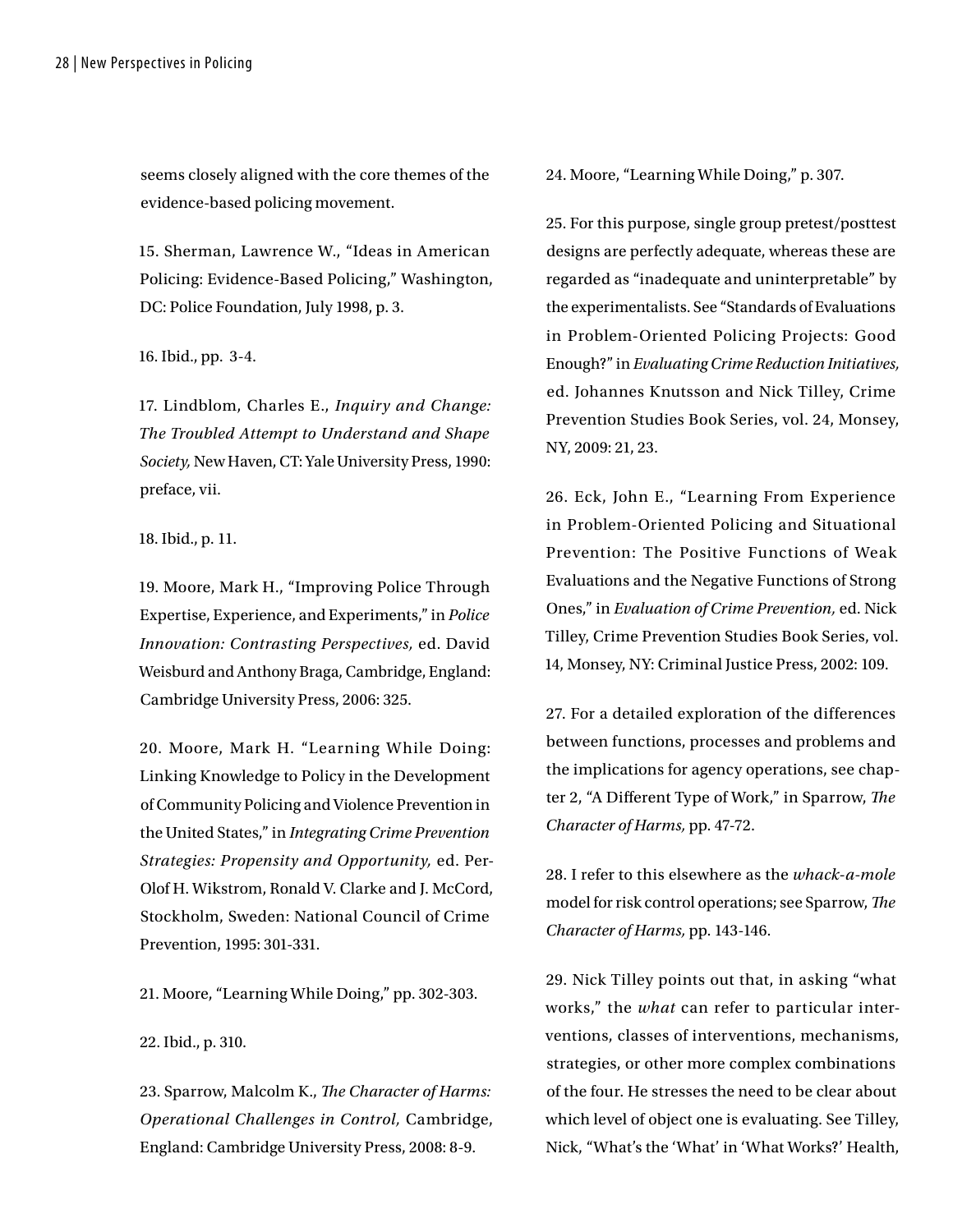Policing and Crime Prevention," in *Evaluating Crime Reduction Initiatives,* ed. Johannes Knutsson and Nick Tilley, Crime Prevention Book Series, vol. 24, Monsey, NY, 2009: 121–145.

 30. Braga, Anthony A. and Brenda J. Bond, "Policing Crime and Disorder Hot Spots: A Randomized Controlled Trial," *Criminology* 46 (3) (2008): 585.

 31. Weisburd, David, Cody W. Telep, Joshua C. Hinkle and John E. Eck, "Is Problem-Oriented Policing Effective in Reducing Crime and Disorder? Findings From a Campbell Systematic  Review," *Criminology & Public Policy* 9 (1) (2010): 139-172.

 32. Such reviews follow the protocols of the Campbell Collaboration and focus on experi- mental and quasi-experimental studies. See on October 6, 2010. http://www.campbellcollaboration.org, accessed

 33. Weisburd et al., "Is Problem-Oriented Policing Effective?," p. 153.

 each study incorporated into a meta-analysis. Tallying the votes provides an overall score indi- cating whether a specific intervention produces positive outcomes more often than not, according to the compiled evidence. It is generally regarded as an unsophisticated approach because it makes no corrections for the relative sizes and quality of the different experiments. However, when researchers aim to combine the results from sev- eral studies involving *different* interventions (as is 34. Vote-counting essentially grants one vote to

 the case with Weisburd's Campbell Review), any of the more sophisticated *statistical* techniques for combining outcomes might be regarded as mathematically inappropriate, and vote- counting might seem more reasonable in these circumstances.

 35. Weisburd et al., "Is Problem-Oriented Policing Effective?," p. 153.

36. Ibid., p. 159.

37. Ibid., p. 164.

 38. Pawson, Ray and Nick Tilley, *Realistic Evaluation,* London: Sage Publications, 1997: 50. For a discussion of growing dissatisfaction among scholars with prevailing approaches to education, early childhood programs, and inter- national development, see Smyth, Katya Fels and Lisbeth B. Schorr, "A Lot to Lose: A Call to Rethink What Constitutes 'Evidence' in Finding Social Interventions That Work," Working Paper Series, Cambridge, MA: Malcolm Weiner Center for Social Policy, Harvard University Kennedy School of Government, January 2009. Accessed September 29, 2010, at lisbethschorr.org/doc/ evaluation and evidence — spanning medicine, Alottolosejan.2009.pdf.

 39. Weisburd et al., "Is Problem-Oriented Policing Effective?," p. 140.

 40. Ibid., p. 164. An earlier study by Weisburd and Eck, designed to test the efficacy of various policing strategies, drew the same essential con- clusion: "[T]he authors find that many policing practices applied broadly throughout the United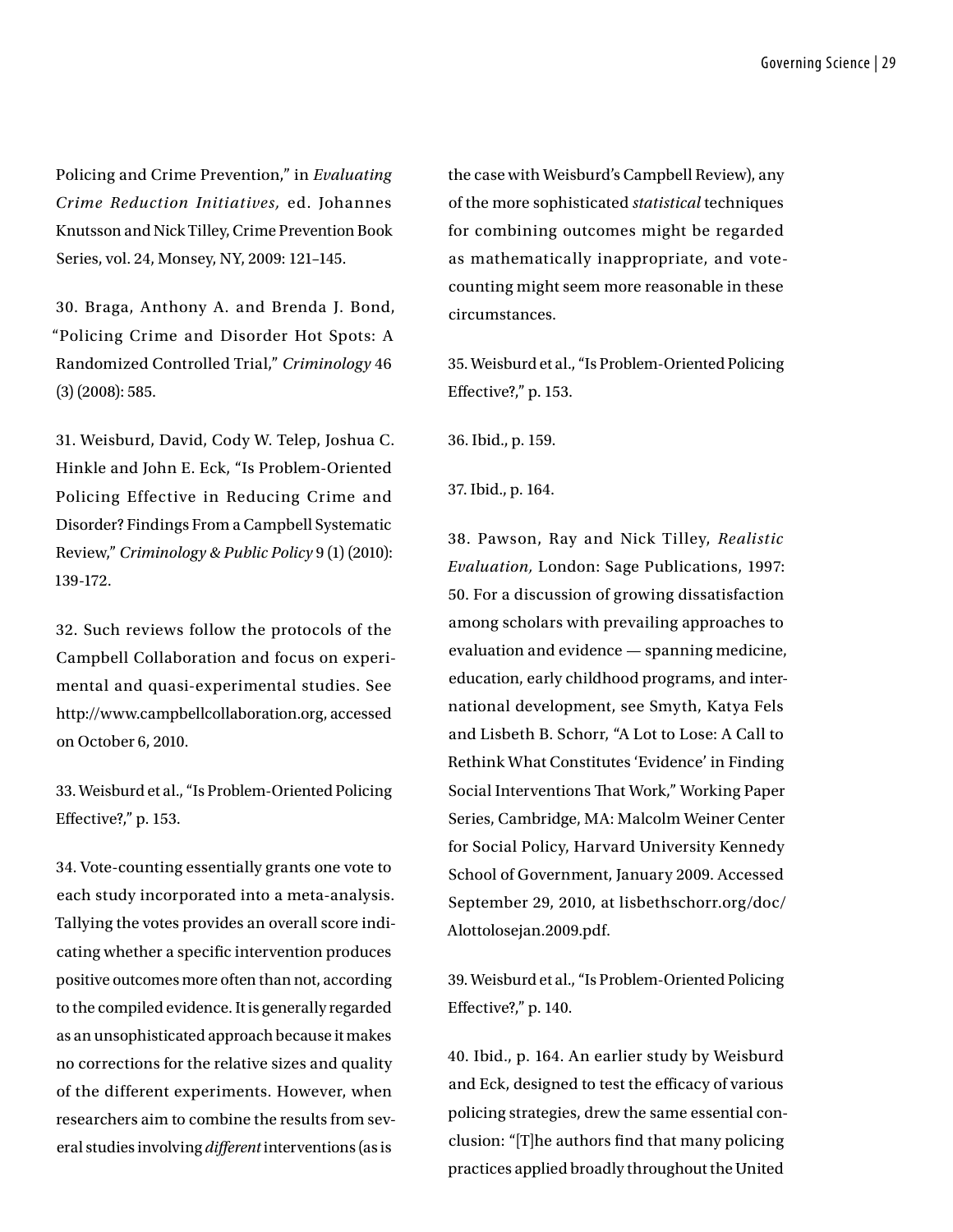States either have not been the subject of systematic research or have been examined in the context of policy makers to draw very strong conclusions" (42). See Weisburd, David and John E. Eck, "What Can Police Do to Reduce Crime, Disorder, and Fear?"  *Annals of the American Academy of Political and Social Sciences* 593 (May 2004): 42-65. research designs that do not allow practitioners or

 41. Paquet, Gilles, *Crippling Epistemologies and Governance Failures: A Plea for Experimentalism,*  Ottawa, Ontario, Canada: University of Ottawa Press, 2009: xv.

 42. Although nearby residents, if they knew what was happening, supposedly might.

43. Braga and Bond, "Policing Crime," pp. 577-607.

44. Ibid., p. 598.

45. Ibid., p. 599.

 46. For a detailed discussion of the dimensionality of problems and the implications for control strate- gies, see chapter 4, "Defining Problems: Picking the Dimensions," in Sparrow, *The Character of Harms,*  pp. 93-100.

 47. Weisburd et al., "Is Problem-Oriented Policing Effective?," p. 147. The study also located six quasi- experimental designs, and four of these were also place-based. The remaining two quasi-experiments focused on probationers and parolees, respectively, who are presumably more easily subjected to experimental manipulation than other segments of the public.

48. Paquet, *Crippling Epistemologies,* p. xvii.

49. Pawson and Tilley, *Realistic Evaluation,* p. 57.

 50. Discussion at Harvard Law School, moderated by Professor Philip Heymann and Mathea Falco, January 30, 2009.

 51. Ernest Nagel, *The Structure of Science,* New York: Harcourt, Brace & World, 1961:5. Quoted in  Lindblom, *Inquiry and Change,* pp. 161-162.

52. Lindblom, *Inquiry and Change,* p. 137.

 53. The term *randomistas* appeared first in the field of international development economics, where it applies to those who consider randomized con- trolled trials (RCT) to be the gold standard when it comes to determining intervention effects.

 54. This approach stems from the work of Cook and Campbell in 1979. See Cook, T.D. and D.T. Campbell,  *Quasi-Experimentation: Design and Analysis Issues for Field Settings,* Chicago: Rand McNally, 1979. In 1998, a formal scale, now known as the *Maryland Scientific Methods Scale,* was laid out in Sherman, L.W., D.C. Gottfredson, D.L. MacKenzie, J. Eck, P. Reuter and S.D. Bushway, *Preventing Crime: What Works, What Doesn't, What's Promising,* Research in Brief, Washington, DC: National Institute of Justice, July 1998, NCJ 17176. A more recent version of the scale is laid out in Welsh, Brandon C., "Evidence- Based Crime Prevention: Scientific Basis, Trends, Results and Implications for Canada," Research Report 2007-1, Ottawa, Ontario, Canada: National Crime Prevention Centre, Public Safety, June 2007, pp. 13-14.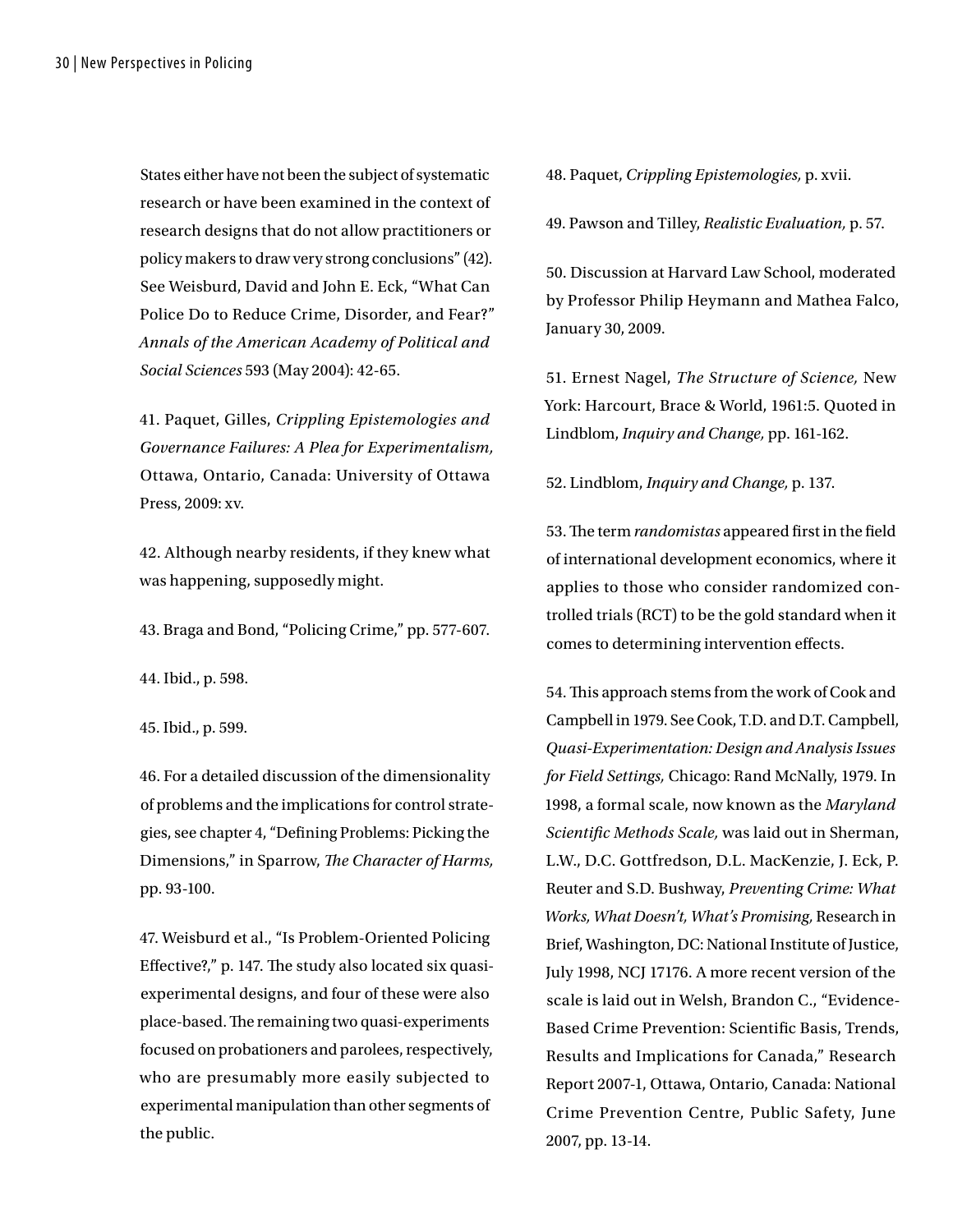55. Welsh, "Evidence-Based Crime Prevention," p. 15.

56. Ibid., p. 5.

 57. Jim Manzi observes that therapeutic biol- ogy "could often rely on the assumption of uniform biological response to generalize find- ings from randomized trials" but that "higher causal densities in social sciences" make such generalizations "hazardous." See Manzi, Jim, "What Social Science Does — and Doesn't — Know," *City Journal,* Summer 2010. Accessed September29,2010,athttp://www.city-journal.org/ printable.php?id=6330.

 58. In fact, the commercial sector seems to have figured out some ways to prevent the FDA from properly monitoring the trials. Most of the tri- als are now conducted offshore, where the FDA cannot and does not supervise them. Roughly 80 percent of approved marketing applications for drugs and biologics contain data from foreign clinical trials, and more than half of clinical trial subjects were located overseas. The FDA inspects only 0.7 percent of foreign clinical trial sites. See Levinson, Daniel, "Challenge to FDA's Ability to Monitor and Inspect Foreign Clinical Trials," Report OEI-01-08-00510, Washington, DC: Office of Inspector General, Department of Health and Human Services, June 2010: p. ii.

 59. Black, Nick, "Evidence Based Policy: Proceed With Care," *British Medical Journal* 323 (August 4, 2001): 275.

 60. The youth homicide rate involves victims ages 24 and younger, and the juvenile homicide rate, involves victims ages 17 and younger.

 61. For a full account of the project, see Kennedy, David M., Anne M. Piehl and Anthony A. Braga, "Youth Violence in Boston: Gun Markets, Serious  *Law and Contemporary Problems* 59 (1) (Winter 1996): pp. 147-196. For a subsequent analysis of pre/post data and comparisons with the trajec- tory of youth homicide rates in other cities, see Braga, Anthony A., David M. Kennedy, Elin J. Waring and Anne Morrison Piehl, "Problem- Oriented Policing, Deterrence, and Youth Violence: An Evaluation of Boston's Operation  Ceasefire," *Journal of Research in Crime and Delinquency* 38 (2001): 195-225. Youth Offenders, and a Use-Reduction Strategy,"

 62. Christakis does use techniques from social network analysis, which arose first as a subdis- cipline of social science. However, social science has no monopoly on the uses and applications of the core ideas from social network analysis. In fact, mathematicians had been studying net- works, which they called "graphs," for several hundred years before social science began to realize their significance for the study of social phenomena.

 63. Interview with Professor Christakis, reported in Gudrais, Elizabeth, "Networked: Exploring the Weblike Structures That Underlie Everything From Friendship to Cellular Behavior," *Harvard Magazine,* May-June 2010, p. 50.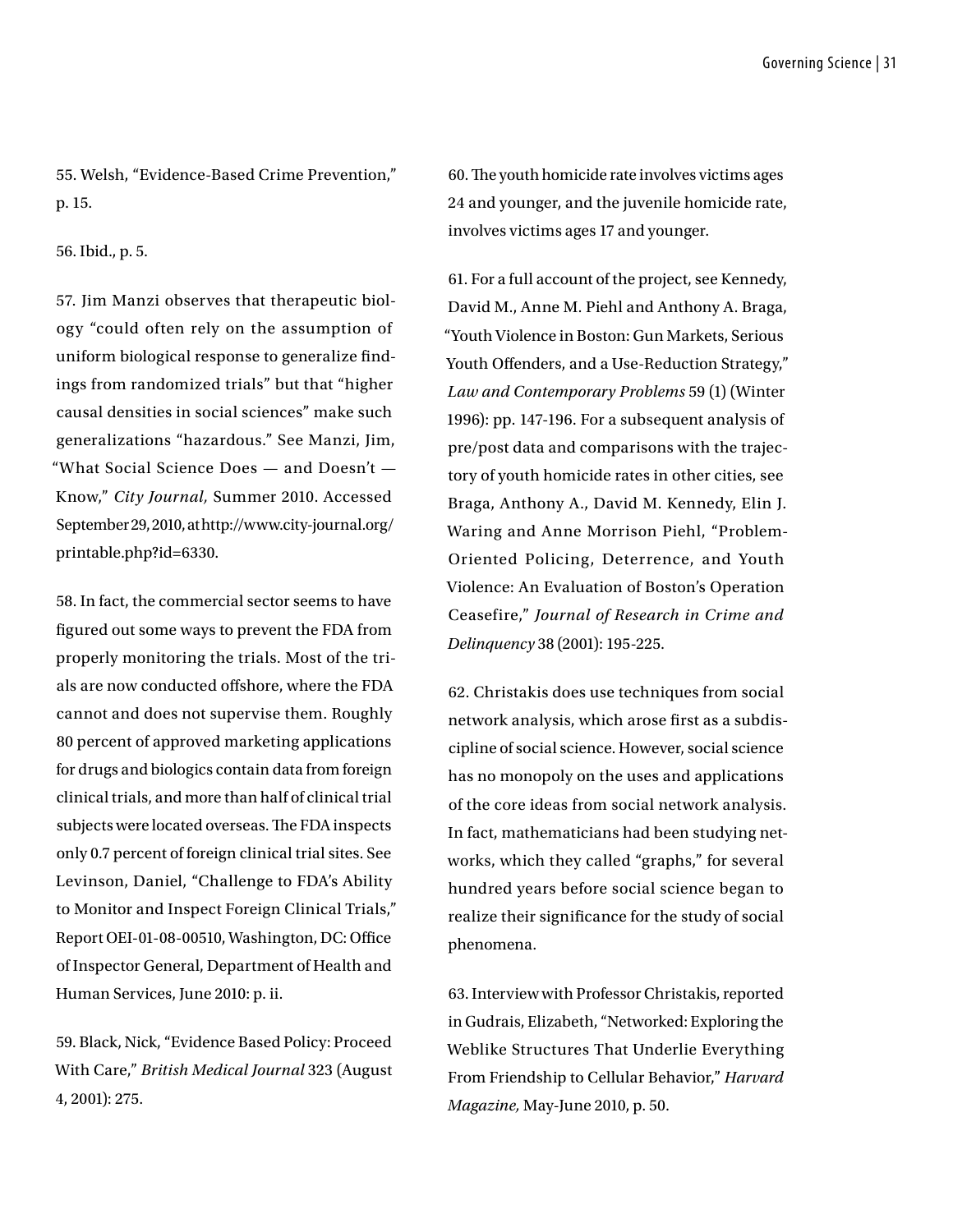64. See, for example, "Articles Abstracted to the Thomson-Reuters and Scopus Databases, 2007,"  *World Social Science Report 2010,* Annex 1, which are basic statistics on production of the social sciences.

 65. This is a crude proxy, of course, for the rate of use of various inquiry methods because the categoriza- tion of articles is based heavily on the field of study as well as the research methods used.

66. Weisburd and Neyroud, "Police Science," p. 7.

67. Ibid., pp. 7-8.

68. Ibid., p. 1.

 69. This cause was championed for many years by the International Association of Law Enforcement Intelligence Analysts (IALEIA).

 70. Weisburd and Neyroud, "Police Science," p. 16, and table at p. 16.

 71. For a discussion of the circumstances affect- ing the costs and benefits of strong and weak evaluations, see Eck, "Learning From Experience," pp. 93-117.

72. Weisburd and Neyroud, "Police Science," p. 11.

# **About the Author**

 Malcolm K. Sparrow is professor of the Practice of Public Management at the John F. Kennedy School of Government at Harvard University. This paper was written in support of the Executive Session on Policing and Public Safety at the Harvard Kennedy School of Government. The author acknowledges valuable feedback on early drafts from Anthony Braga, Christine Cole, Thomas Feucht, Peter Neyroud, Kris Rose, Ellen Scrivner, Darrel Stephens, Chris Stone and David Weisburd.

Findings and conclusions in this publication are those of the authors and do not necessarily reflect the official position or policies of the U.S. Department of Justice.